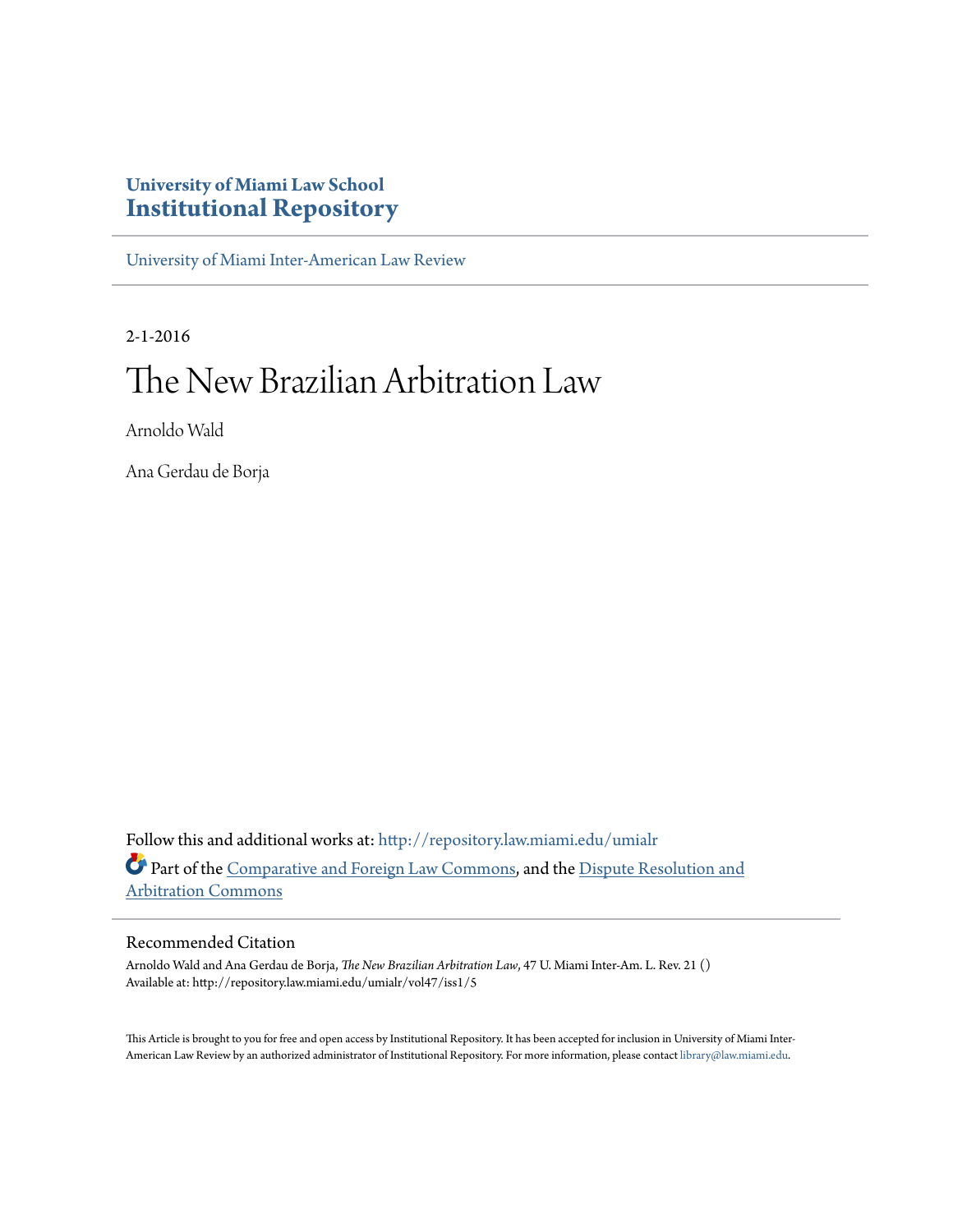## **The New Brazilian Arbitration Law**

### Arnoldo Wald\* Ana Gerdau de Borja\*\*

*This article selects four landmark events: the enactment of Law No. 9.307 on Sept. 23, 1996 (the "1996 Arbitration Law"); (ii) the recognition of the constitutionality of such law by the Supreme Court in 2001; (iii) the ratification of the New York Convention on the Recognition and Enforcement of Foreign Arbitral Awards in 2002; and (iv) the enactment of Law No. 13.129 on May 26, 2015 (the "Amendment"). The first three events are analyzed jointly with the fourth event, in order to identify novel important legal issues involving arbitration in Brazil: (a) subject arbitrability concerning state and state entities; (b) the compromise between institutional rules and parties' choice by means of changes at the roster of arbitrators and multiparty arbitration, focused at reduction of arbitral awards annulment risks; (c) the amendment of arbitration agreement by using terms of reference, which adjusts limitation periods by the exact date of its interruption; (d) the annulment of arbitral awards and its application in precedents; (e) the provision concerning foreign awards recognition and enforcement, which is closely identified with the New York Convention on the Recognition and Enforcement of Arbitral Awards ("NYC"), strictly interpreted by the Superior Court of Justice in several foreign arbitral decisions recognition precedents; (f) the 'arbitral letter', also included and provided as a mechanism of cooperation between arbitrators and courts; finally, (g) the inclusion of arbitration agreements in bylaws of Bra-*

 $\overline{a}$ 

 <sup>\*</sup> Founding Partner at Wald, São Paulo. Arbitrator. Legal expert. Professor of Private Law at the University of the State of Rio de Janeiro – UERJ. Doctor honoris causa from the University of Paris II. Member of the International Court of Arbitration of the International Chamber of Commerce (ICC) between 2003 and 2012.

 <sup>\*\*</sup> PhD in Investment Arbitration and LLM in International Law, University of Cambridge.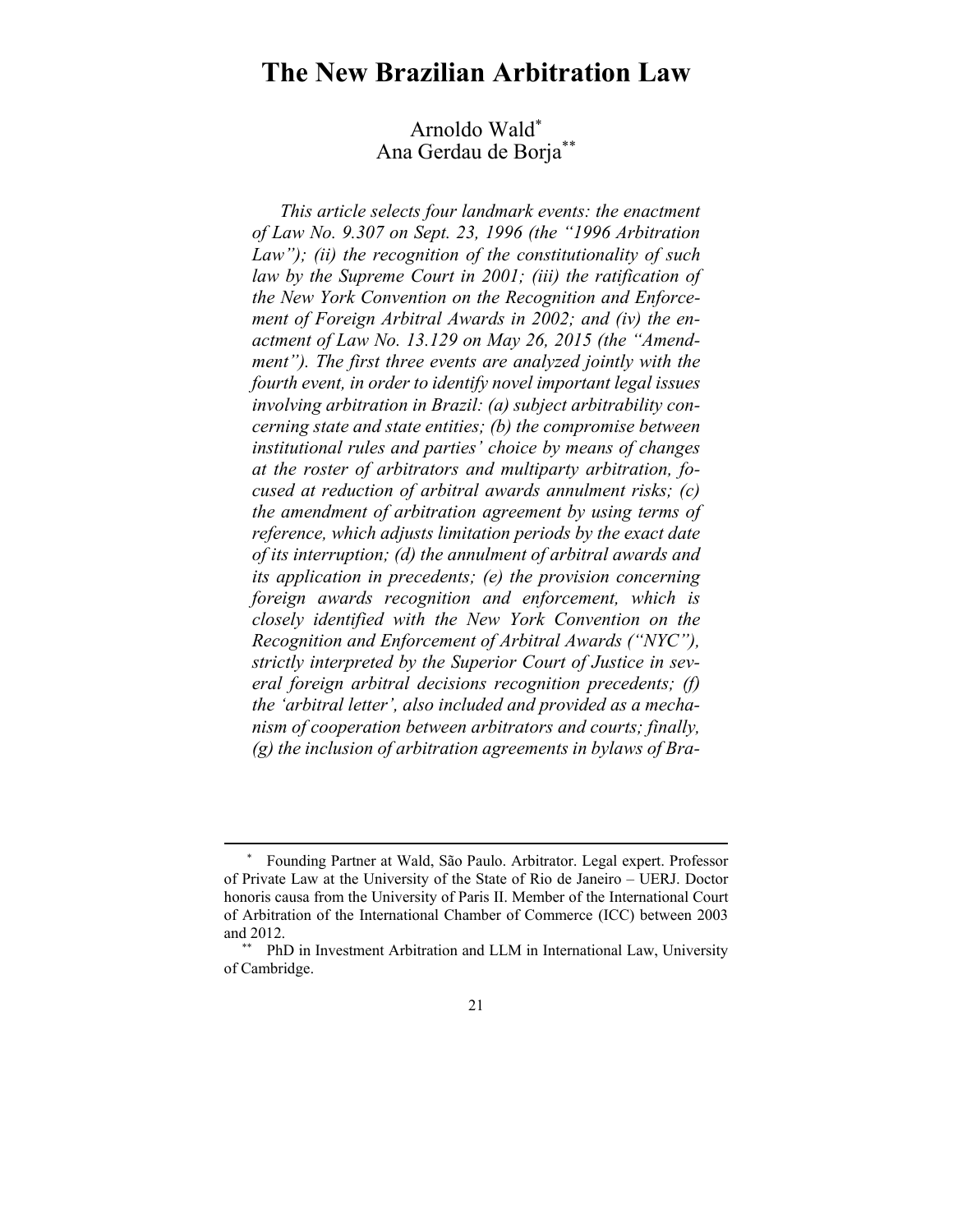*zilian corporations, in order to face the growing disputes involving companies since the enactment of the Constitution in 1988.* 

| II. ARBITRATION INVOLVING THE STATE AND STATE ENTITIES 25 |  |
|-----------------------------------------------------------|--|
| <b>III. ROSTERS OF ARBITRATORS AND MULTI-PARTY</b>        |  |
|                                                           |  |
| IV. ADDENDUM TO ARBITRATION AGREEMENT, LIMITATION         |  |
| PERIODS, PARTIAL AWARDS AND EXTENSION OF TIME             |  |
|                                                           |  |
|                                                           |  |
| VI. RECOGNITION AND ENFORCEMENT OF FOREIGN AWARDS41       |  |
| VII. THE ARBITRAL LETTER ('CARTA ARBITRAL') 48            |  |
|                                                           |  |

#### I. INTRODUCTION

In less than twenty years, arbitration in Brazil has managed to obtain an increased level of sophistication. It should therefore come as no surprise that the Global Arbitration Review (GAR) went so far as to refer to Brazilian arbitration as *"la belle of the ball"* in 2012.1 What is deserving of particular attention are four landmark events: (i) The enactment of Law No. 9.307 on Sept. 23, 1996 (the "1996 Arbitration Law"); (ii) The recognition of the constitutionality of such law by the Supreme Court in 2001; (iii) The ratification of the New York Convention on the Recognition and Enforcement of Foreign Arbitral Awards in 2002; and (iv) The enactment of Law No. 13.129 on May 26, 2015 (the "Amendment").

The development of Brazilian arbitration law is further evidenced by the statistics showcasing the increase in the number of

<sup>&</sup>lt;sup>1</sup> See Brazil- belle of the ball, 7(3) GLOBAL ARBITRATION REVIEW 22 (2012).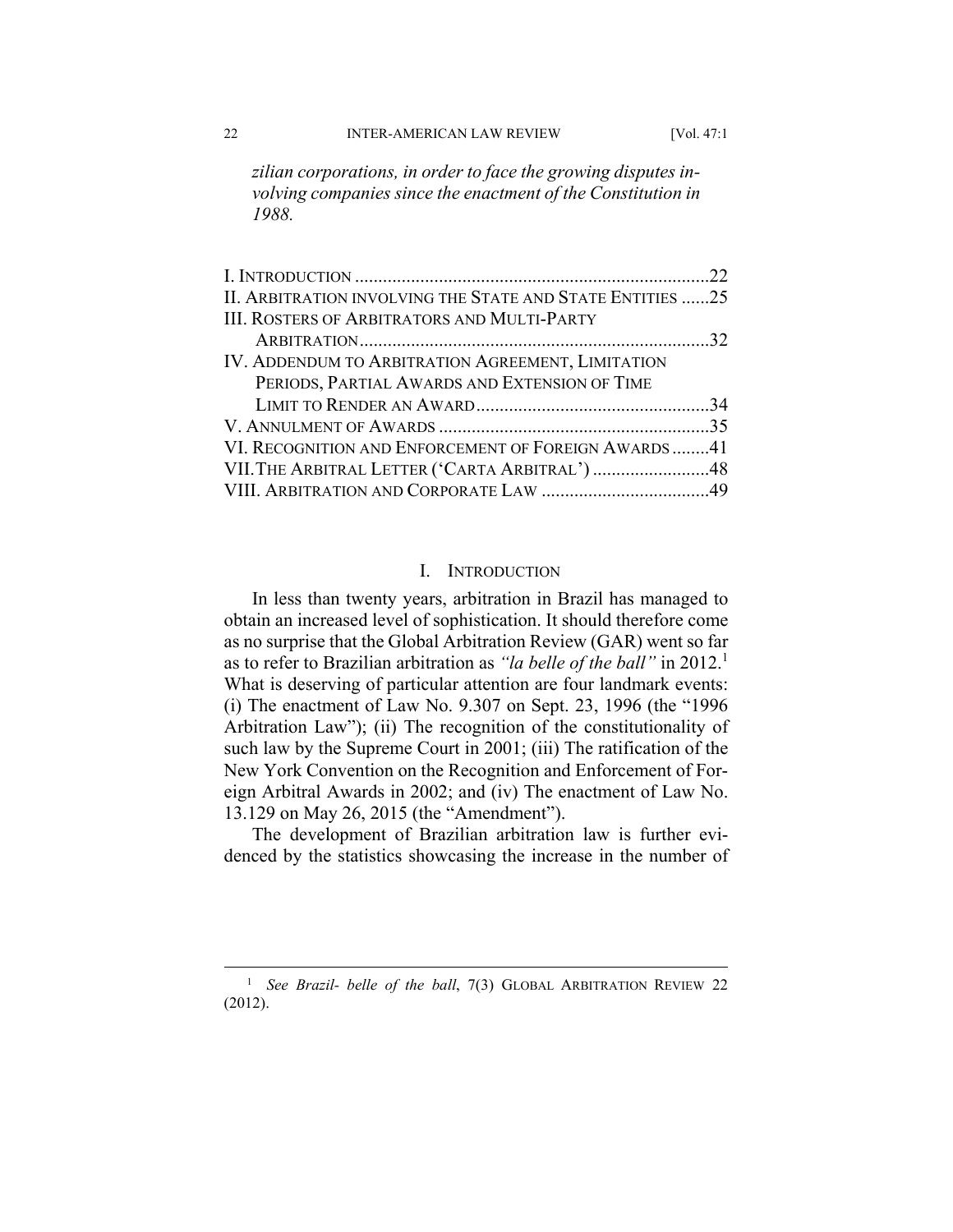proceedings brought before Brazilian arbitral institutions annually.2 In fact, these numbers climbed following the recognition of the constitutionality of the 1996 Arbitration Law in 2001.<sup>3</sup> In particular, the Center for Arbitration, Mediation, and Conciliation of the Brazil-Canada Chamber of Commerce ("CAM-CCBC") reported that there were 217 ongoing proceedings as of July 2015, thirty-one of which involved at least one foreign party.<sup>4</sup> Between 2005 and 2014, the CAM-CCBC estimates that the number of new arbitrations grew by twenty-two percent.5 As of July 2015, sixty-two new arbitration proceedings have been filed before the CAM-CCBC, as opposed to 2013 and 2014, where the total number of arbitrations commenced was ninety and ninety-five, respectively.<sup>6</sup>

The Chamber of Conciliation, Mediation, and Arbitration of the Federation and Center of Industries of São Paulo ("FIESP/CIESP") reports that ninety-six ongoing arbitration procedures were initiated in July 2015, ten of which involve at least one foreign party.7 On average, FIESP/CIESP has administrated forty new cases each year since 2009.<sup>8</sup> The Market Arbitration Chamber (BOVESPA), which was founded in 2010, has also administered at least fifty cases involving corporate matters.<sup>9</sup>

The statistics published by the International Court of Arbitration of the International Chamber of Commerce ("ICC") show that Brazilian parties were involved in only forty-four cases between 1950 and 1991.<sup>10</sup> Such numbers have increased exponentially over the years, to the point where Brazilian parties now participate in hundreds of cases.<sup>11</sup> Indeed, Brazilian parties have been some of the leading users of the ICC since 2006; in 2013, Brazilian parties

<sup>10</sup> ICC International Court of Arbitration, '2013 Statistical Report' (2013) 25(1) ICC International Court of Arbitration Bulletin 5-17. 11 *Id*.

 <sup>2</sup>  *Análise da Pesquisa Arbitragem em Números* de 2010 a 2013 [About Brazilian Arbitration in Numbers From 2010-2013], http://selmalemes.adv.br/artigos/Análise%20da%20Pesquisa%20Arbitragem%20em%20Números%20-2010- 2013.pdf [hereinafter Brazilian Arbitration in Numbers].<br> $\frac{3}{1}$  Id.

<sup>&</sup>lt;sup>3</sup> Id.<br><sup>4</sup> Id

<sup>&</sup>lt;sup>4</sup> *Id.*<br>5 *Id* 

 $\begin{array}{cc} 5 & Id. \\ 6 & Id. \end{array}$ 

 $\frac{6}{7}$  *Id.* 

Brazilian Arbitration in Numbers, *supra* note 2.

 $\int_{9}^{8}$  *Id.*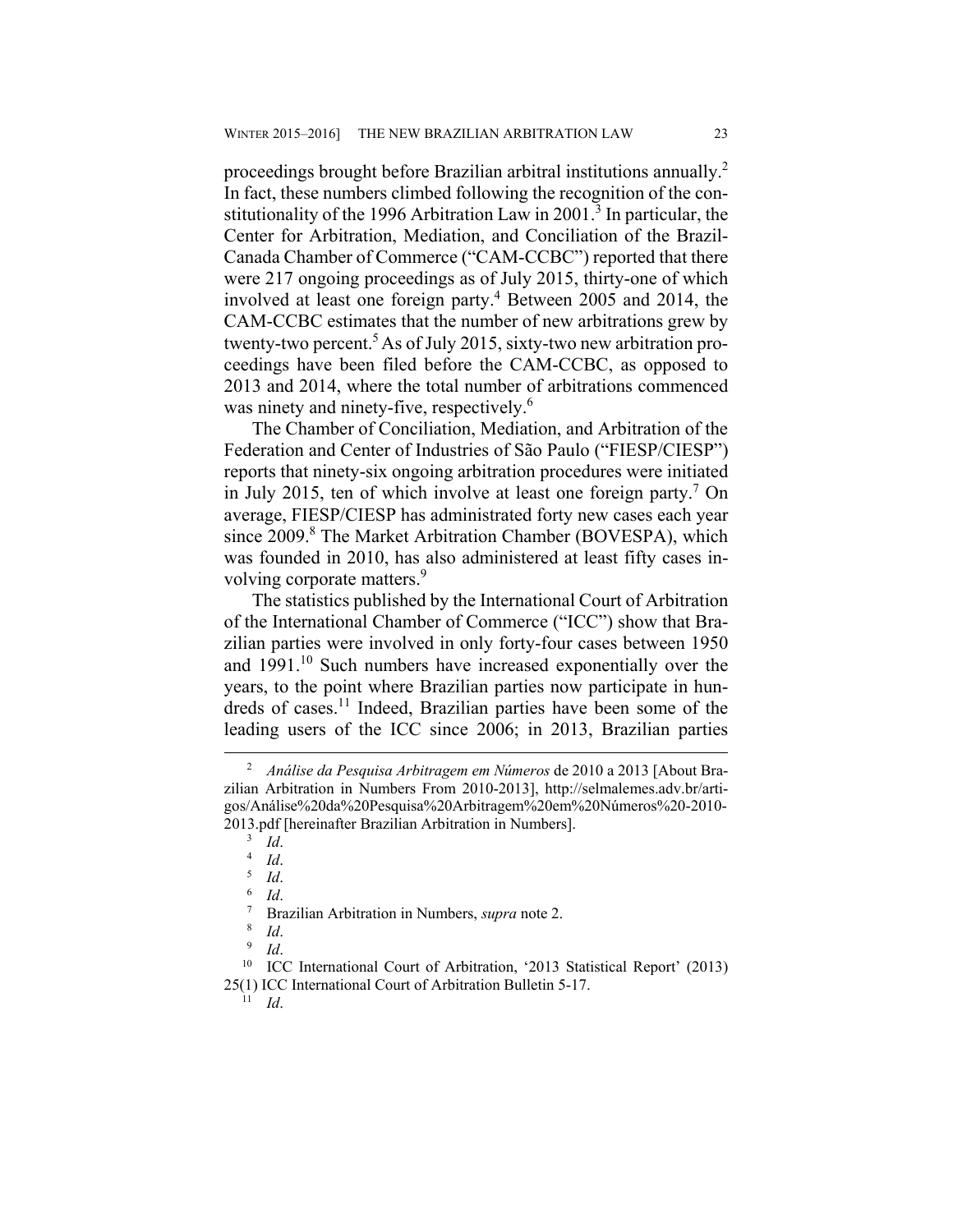ranked fourth in this group, following the United States, Germany, and France, respectively.<sup>12</sup> A significant number of Brazilian arbitrators have also been confirmed and appointed by the  $\text{ICC}.^{13}$ 

The development of arbitration in Brazil can also be measured by the volume and quality of state court decisions. Brazilian courts have exhibited a clear trend towards upholding arbitration agreements. Additionally, the Brazilian judiciary has been a major contributor to the consolidation of the arbitration practice. Overall, it has taken a mostly favorable approach to arbitration, rendering important judgments on controversial issues. Some of these issues have been clarified by the Amendment and will be discussed in this article.14 However, a few controversial matters have been left open, such as the arbitrability of labor and consumer disputes, and consent to arbitrate involving the incorporation of arbitration agreements by reference.15

The Superior Court of Justice ("STJ") is the highest court in Brazil that deals with non-constitutional matters. The STJ, which wields exclusive jurisdiction over the recognition of foreign arbitration decisions in Brazil, has historically been favorable towards arbitration. The Court has rendered decisions on the sixty recognition proceedings of foreign arbitral awards, and it has joined the New York Convention, the earlier-described third landmark of arbitration in Bra $zi$ <sup>16</sup>

two articles regarding consumer and labor arbitration; however, such provisions received a presidential veto. Hence, there is still a certain degree of uncertainty regarding such matters. 16 *See also* Arnoldo Wald, *A jurisprudência do STJ e a arbitragem,* ESTUDOS

JURÍDICOS EM HOMENAGEM AO MINISTRO CESAR ASFOR ROCHA (Migalhas, Ribeirão Preto), 2012, at 146-62 [hereinafter *STJ Wald*]; Arnoldo Wald, *A evolução da arbitragem internacional no Brasil*, *in:* IV CONGRESSO DO CENTRO DE ARBITRAGEM DA CÂMARA DE COMÉRCIO E INDÚSTRIA PORTUGUESA – INTERVENÇÕES, (Almedina), 2011, at 187-210; GLOBAL ARB. REV., *International* 

<sup>12</sup> *Id.*<br><sup>13</sup> *Id.* 14 *Id.* For further information about numbers in arbitration with Brazilian parties, *see* Arnoldo Wald & Raquel Stein, *Arbitration in Brazil: Case Law Perspective*, *in* ARBITRATION LAW OF BRAZIL, at App. I; JOAQUIM T. DE PAIVA MUNIZ & ANA TEREZA PALHARES BASÍLIO, ARBITRATION LAW OF BRAIL: PRACTICE AND PROCEDURE (Juris Publishing, 2nd ed. 2006).<br><sup>15</sup> The project for the Amendment of the Arbitration Law originally included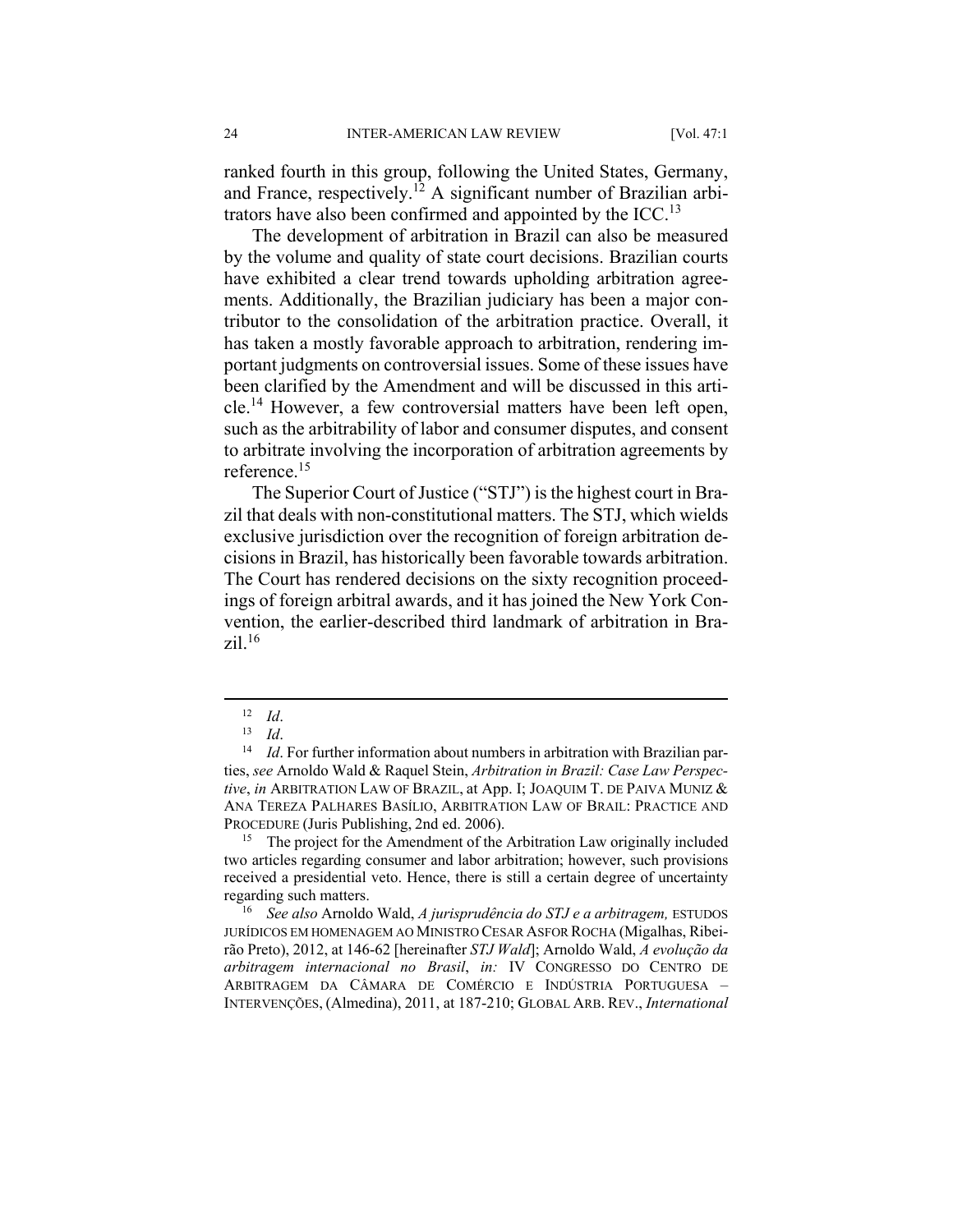Because Brazilian state courts have, with few exceptions, consistently applied the 1996 Arbitration Law, the first reaction towards the need for a bill of amendment was divisive. But, the original bill was thoroughly discussed and subject to a few changes by Congress, ultimately culminating in Law. No. 13.129. While most amendment provisions incorporate the consolidated body of case decisions on the interpretation and application of the 1996 Arbitration Law, the Amendment sheds light and legal certainty on two important legal issues involving arbitration in Brazil.

#### II. ARBITRATION INVOLVING THE STATE AND STATE ENTITIES

The Amendment included two new paragraphs in Article 1 and a third paragraph in Article 2 of the 1996 Arbitration Law. The Amendment reads, in relevant part, as follows:

Article 1. [ . . . ]

1. Direct and indirect public administration may use arbitration in order to settle disputes concerning patrimonial rights over which it may dispose.

2. The authority or competent organ of direct public administration to celebrate an arbitration agreement is the same as that to celebrate agreements or settlements."

Article 2. [ . . . ]

<u>.</u>

3. An arbitration that involves public administration shall always be conducted *de jure* and respect the principle of publicity.<sup>17</sup>

*arbitration in Brazil in 2010*, THE ARBITRATION REVIEW OF THE AMERICAS 2011, at 31-35 (2010).<br><sup>17</sup> The original text of the Amendment reads as follows: "*Art. 1o*  $\int$ ...  $\int$  *§ 1o* 

*A administração pública direta e indireta poderá utilizarse da arbitragem para dirimir conflitos relativos a direitos patrimoniais disponíveis. § 2o A autoridade ou o órgão competente da administração pública direta para a celebração de convenção de arbitragem é a mesma para a realização de acordos ou transações." Art. 2o [ . . . ] § 3o A arbitragem que envolva a administração pública*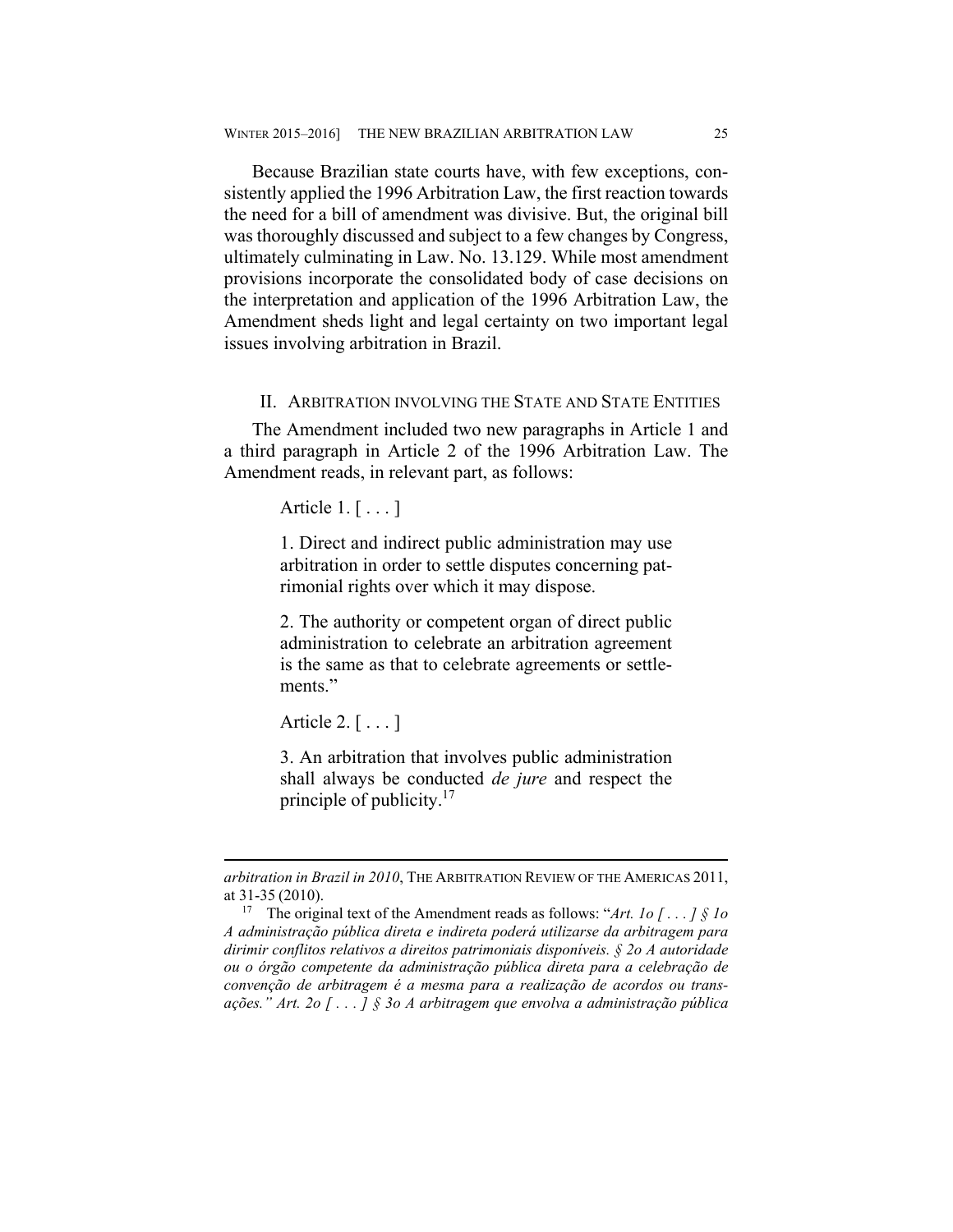The Amendment clarifies any possible doubts regarding the arbitrability of disputes involving the state and state entities. While making a few additions, the Amendment clearly incorporates previous decisions rendered by Brazilian courts. Generally speaking, the arbitrability of disputes involving the Brazilian State and state entities was already recognized by the Brazilian Federal Supreme Court ("STF") in the leading case of *Uniao Federal v. Espolio Lage and others* in the 1970's*.* 18 Later on, in the early 2000s, the Brazilian Judiciary upheld the validity of an arbitration agreement, an instrument executed by Brazil in the restructuring of sovereign debt, set out in *Acordo Dois' case.*<sup>19</sup>

In turn, the STJ has also rendered important decisions on the subjective and objective arbitrability of disputes involving mixedcapital companies. One such example is *Companhia Estadual de Energia Elétrica – CEEE v. AES Uruguaiana Empreendimentos Ltda*. 20 In *Companhia Estadual*, CEEE, a concessionaire for the production, transmission, distribution, and trade of electricity in the State of Rio Grande do Sul, instituted state court proceedings against AES Uruguaiana, a Brazilian subsidiary of the United States AES Group. CEEE alleged that AES Uruguaiana had failed to comply with some obligations set forth in a Power Purchase Agreement (PPA). AES Uruguaiana objected to state court jurisdiction, on the grounds that the PPA provided for ICC arbitration.

AES Uruguaiana subsequently commenced ICC arbitral proceedings against CEEE. CEEE responded by seeking an injunction against the ICC arbitration from the state courts, while arguing to the arbitral tribunal that it lacked jurisdiction. The lower court judge

1

*será sempre de direito e respeitará o princípio da publicidade*." Lei No. 9.307, de 23 de Setembro de 1996, D.O.U. de 24.09.06 [hereinafter The Amendment]. 18 T.J., Agravo de Instrumento 52.181-GB, União Federal v. Espolio Lage

and others, Full Court, 68 Revista Trimestral de Jurisprudência 382-397 (1973). 19 *See* judgment by the first instance judge Augustinho Fernandes Dias da

Silva (Federal Court of the State of Rio de Janeiro); 4 *Revista de Direito Bancário e do Mercado de Capitais*, at 277-87 (1999) subsequently affirmed by the former Federal Court of Appeal (*Tribunal Federal de Recursos*) by a vote by Justice Flaquer Scartezzini: remitittur of record n. 99.824-RJ – DJU 28.02.1989); 17 *Revista de Direito Bancário e do Mercado de Capitais*, at 251-53 (2002). 20 S.T.J, Resp 612.439-RS, Relator: Justice João Otávio de Noronha,

<sup>25.10.2005, 11,</sup> REVISTA DE ARBITRAGEM E MEDIAÇÃO, 177-83 (2006), see commentary by Arnoldo Wald, at 183-93.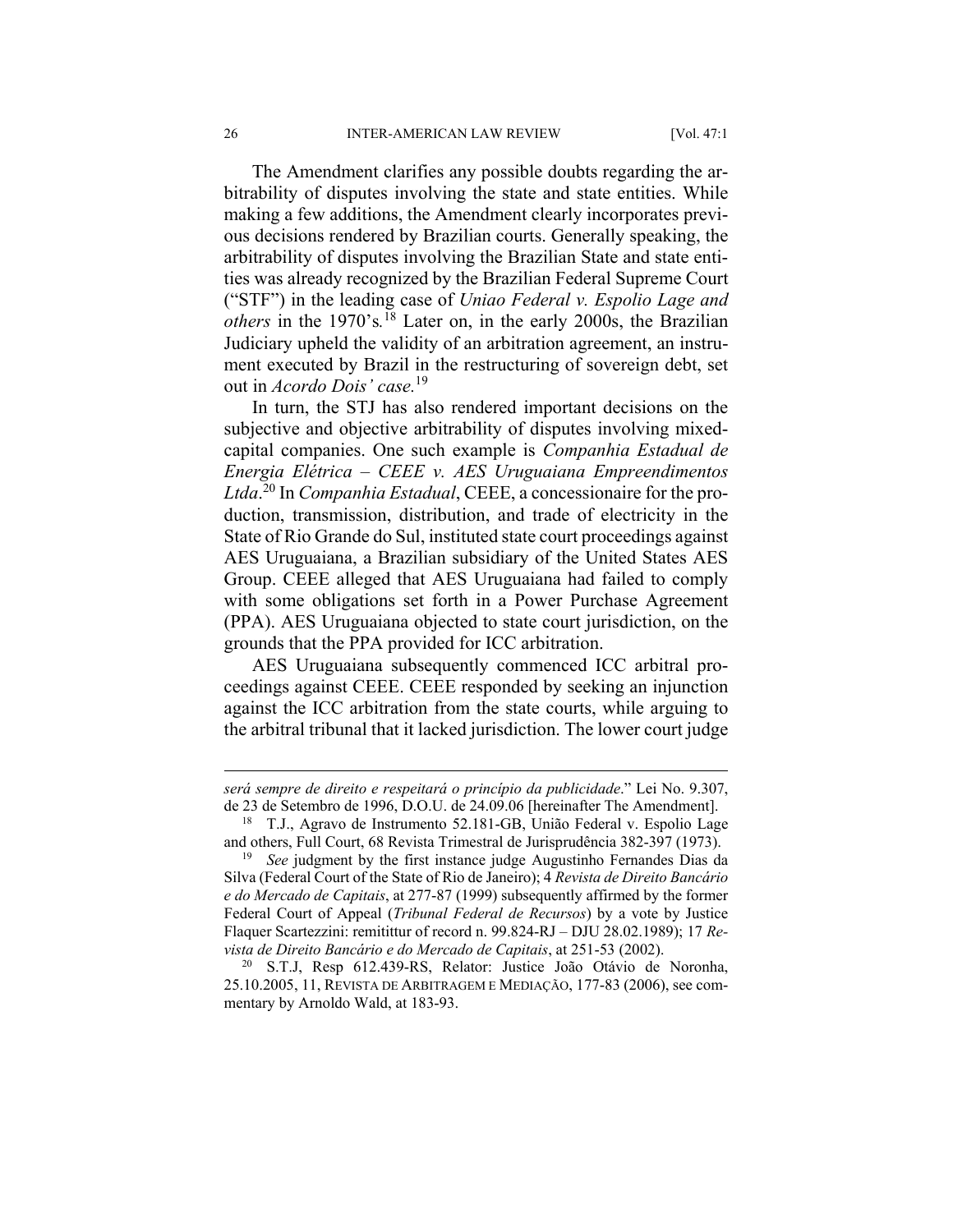granted the injunctive relief and ordered an immediate stay of the arbitral proceedings, fixing a daily fine to be assessed in the event of contempt of court.

The same judge held in a subsequent ruling that the State court proceedings should proceed irrespective of the arbitration clause. On appeal, the Court of Appeal of the State of Rio Grande do Sul affirmed the rulings of the first instance judge and confirmed the order to stay the arbitration. AES was thus left with no alternative but to file an appeal before the STJ. On October 25, 2005, the STJ granted AES' appeal, thereby reversing the decision of the Court of Appeal of the State of Rio Grande do Sul. Justice João Otávio de Noronha reported the case, and three other Justices concurred with his opinion.

The STJ made three particular findings. First, mixed-capital companies under the control of the State and their subsidiaries are subject to the legal regime applicable to private companies.<sup>21</sup> Because rights and obligations deriving from the exercise of their respective economic activity are patrimonial, and therefore disposable as within the meaning of Article 1 of the 1996 Arbitration Law, mixed-capital companies are fully capable of executing binding arbitration agreements. Second, Article 1 of the 1996 Arbitration Law provided for legal authorization for the conclusion of binding arbitration agreements, its pre-requisite being general legal capacity to celebrate contracts. Third, because electricity constitutes a commodity, it requires safe and efficient dispute settlement mechanisms, such as arbitration.

 $21$  This article, proposed back in the 1980s, established equal treatment of mixed-capital companies vis-à-vis Brazilian private corporations governed by Law 6.404 of 1976, except for concessionaires subject to special regulation. *See*  Arnoldo Wald*, As sociedades de economia mista e a nova lei das sociedades anônimas*, 17 REVISTA DA PROCURADORIA GERAL DO ESTADO DO RIO DE JANEIRO, 63-90 (1980)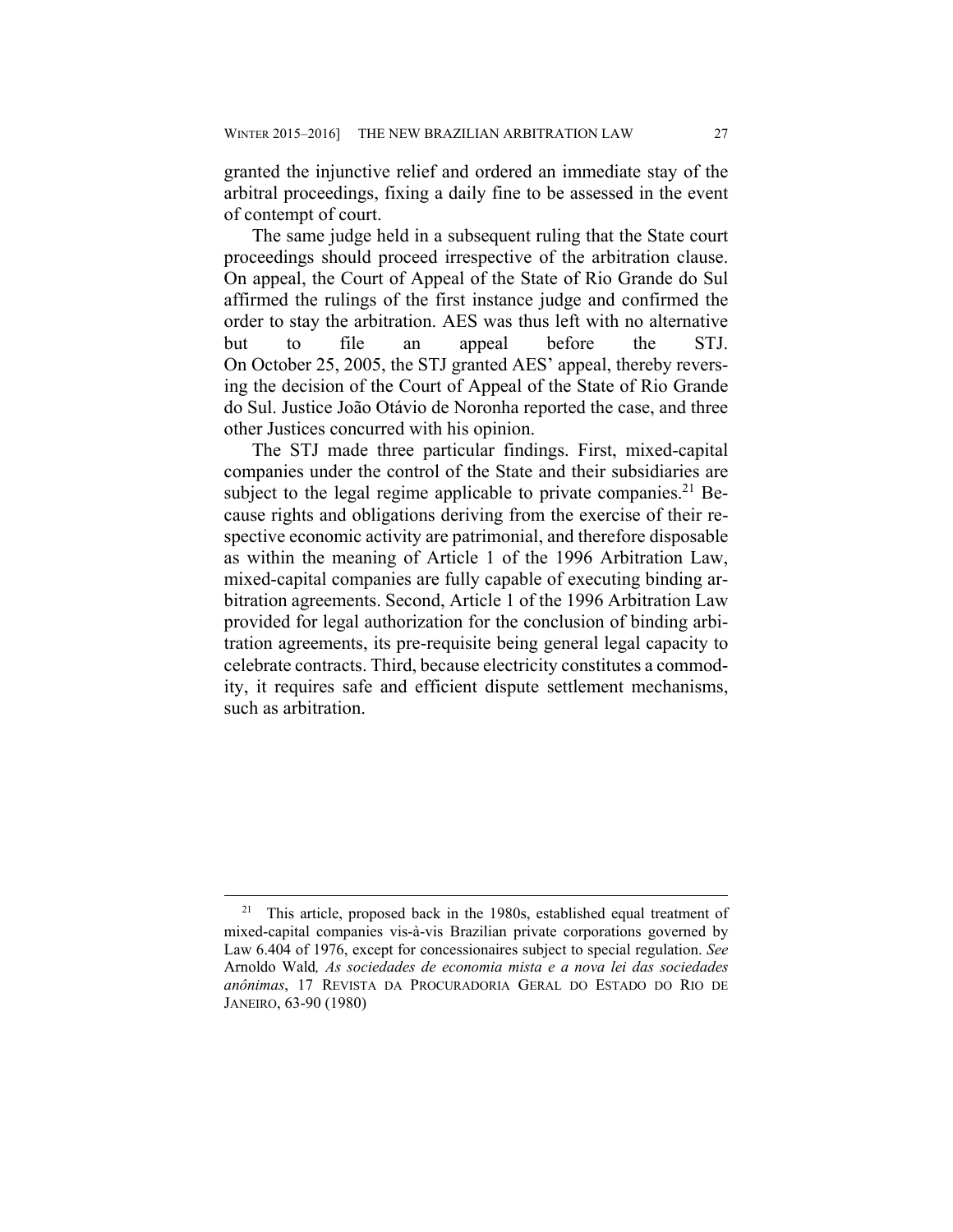More recently, in *Compagás v. Passarelli*, the STJ reaffirmed previous decisions<sup>22 23</sup> concerning the subjective arbitrability of mixed-capital companies, such as Compagás, which had entered into a binding submission agreement. In the Court's view, the subject-matter of the dispute was arbitrable because it related to patrimonial rights of which the parties could dispose. Notably, the arbitration provision in *Compagás* was not included in the invitation to bid, let alone in the agreement entered into by the parties. Rather, it was agreed upon by way of a submission agreement after the dispute arose. Hence, in the Court's view, the arbitration agreement constituted an ordinary provision not subject to any special regime; thus, mixed-capital companies such as *Compagás* could validly agree upon it. That is so, unless the law expressly provides otherwise, as in the case of adhesion contracts.

Law No. 11.079, which was passed on December 30, 2004, goes to public-private partnerships ("PPP").<sup>24</sup> In Article 11, subsection III, Law No. 11.079 allows arbitration agreements to be included in PPP contracts, as long as the arbitral seat is situated within Brazilian territory and the language of arbitration is Portuguese.<sup>25</sup> In turn, Law No. 11.196 of November 22, 2005, added a new provision to Law No. 8.987 of February 13, 1996, on public utilities; it authorized the

 <sup>22</sup> *STJ Wald*, *supra* note 16; R.S.T.J., 11.308/DF, *TMC-Terminal Multimodal de Coroa Grande SPE S/A v Ministro de Estado da Ciência e Tecnologia*, Relator: Exmo. Sr. Ministro Luiz Fux, 09.04.2008, 21, REVISTA DE ARBITRAGEM E MEDIAÇÃO 19.5.2008, 286-313; *see also* Arnoldo Wald and André Serrão, *Aspectos constitucionais e administrativos da arbitragem nas concessões*, 16 REVISTA DE ARBITRAGEM E MEDIAÇÃO 11, 20 (2008); Eros Grau, *Da arbitrabilidade de litígios envolvendo sociedades de economia mista e da interpretação de cláusula compromissória*, 18 REVISTA DE DIREITO BANCÁRIO, DO MERCADO DE CAPITAIS E DA ARBITRAGEM 395, 399 (2002). 23 S.T.J., Resp 904.813-PR, *Companhia Paranaense de Gás Natural – Com-*

*pagás v. Consórcio Carioca Passarelli*, Relator: Rep. Justice Nancy Andrighi, 20.10.2011; Arnoldo Wald, *Licitude de compromisso arbitral em contrato administrativo mesmo quando o edital não previu a arbitragem – Comentário ao Recurso Especial n. 904.813-PR*, 33 REVISTA DE ARBITRAGEM E MEDIAÇÃO 361

<sup>(2012). 24</sup> Lei No. 11.079 (2004) Article 11, *available at*  http://www.planalto.gov.br/ccivil\_03/\_ato2004-2006/2004/lei/l11079.htm. 25 *Id*.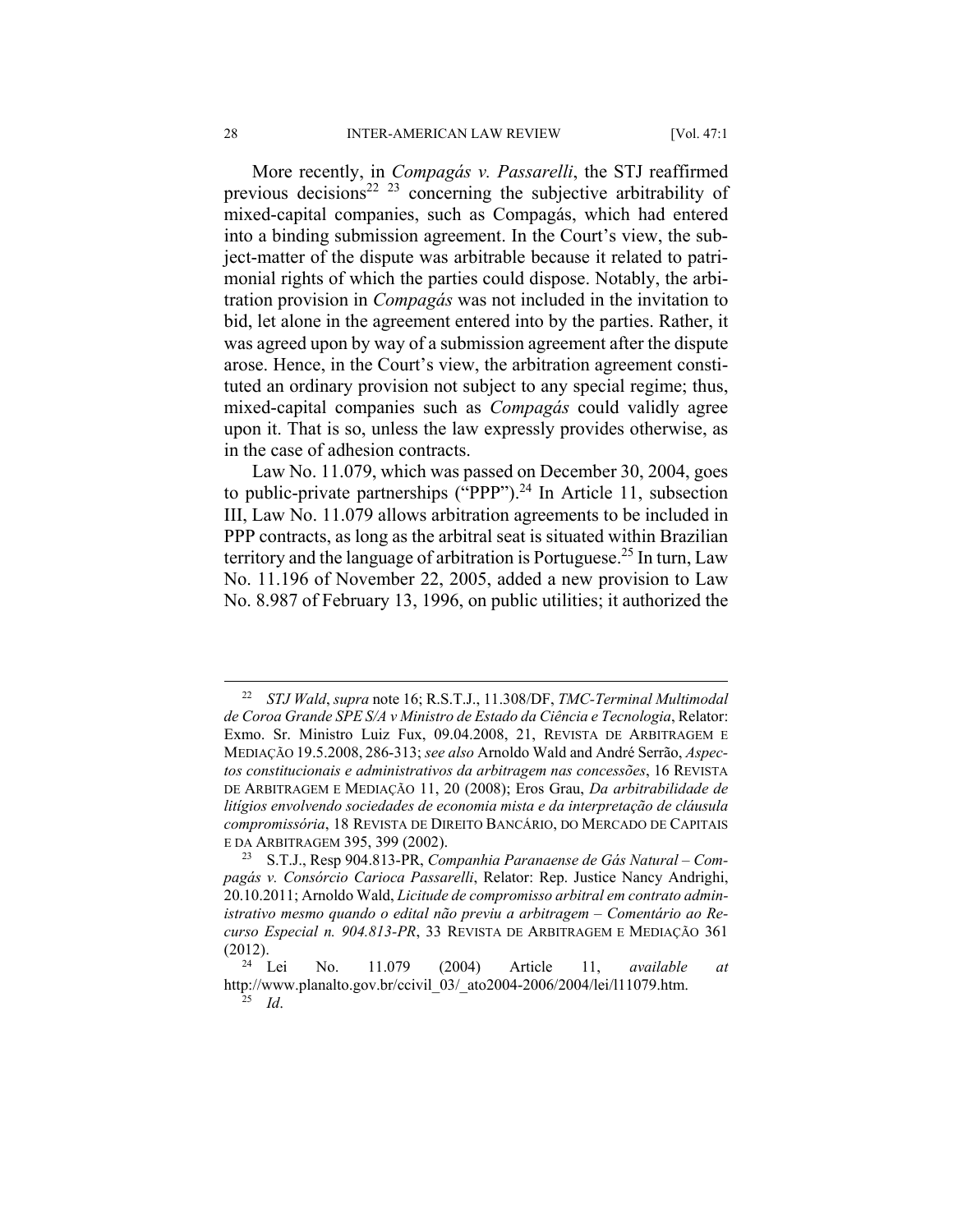inclusion of arbitration agreements in concession contracts, subject to the same conditions under Article 11, subsection III, above.<sup>26</sup>

Public bids—for example, those concerning public concessions to explore the largest power plants in Brazil that will be part of the Madeira Complex in the Amazon region—expressly include arbitration clauses in the bid notices and administrative contracts. Likewise, the concessions for the exploration of the largest Brazilian airports such as Guarulhos, Campinas, and Brasília also included arbitration in the public bid documents.

A number of other interesting cases by lower courts contain discussions concerning arbitration, the state, and its entities. In *Copel v. UEG Araucária*, the Court of Appeals of the State of Parana rendered conflicting decisions concerning the validity and effects of an arbitration agreement under a PPA. The first decision declared the agreement void due, among other reasons, to the lack of previous statutory authorization allowing Copel to execute it. Yet, UEG Araucária initiated ICC arbitration proceedings in Pars against Copel, having obtained an interim declaration from the Court of Appeal affirming UEG Araucária's right to proceed with the arbitration. Copel filed proceedings before that same Court in which it requested an antisuit injunction against the arbitration, which was granted in July 2004. Later on, the STJ suspended the effects of its previous decision to stay the arbitration upon UEG Araucária's request.<sup>27</sup>

A case with an outcome in the opposite direction concerned the construction of the Guggenheim museum in the City of Rio de Janeiro. A Brazilian national instituted proceedings against the Mayor of Rio de Janeiro himself, seeking an the annulment of the contract executed between Rio de Janeiro's City Government and

 <sup>26</sup> Lei No. 8.987 (1996) Article 23-A, *available at*  http://www.planalto.gov.br/ccivil\_03/Leis/L8987cons.htm; Lei No. 11.196 (2005), *available at* http://www.planalto.gov.br/ccivil\_03/\_ato2004-

<sup>2006/2005/</sup>lei/l11196.htm. 27 *See* 3ª Vara da Fazenda Pública de Curitiba, P24.334, Judge Josely Dittrich Ribas, 15.03.2004; 2 REVISTA DE ARBITRAGEM E MEDIAÇÃO, 312-318; T.J.P.R., Medida Cautelar Inominada 160.213-7, 3ª Vara da Fazenda Pública, Falências e Concordatas, Relator: Ruy Fernando de Oliveira, 15.06.2004, 3 REVISTA DE ARBITRAGEM E MEDIAÇÃO, 195-96; T.J/PR, Mandado de Segurança 0161371-8, Relator: Ivan Bortoleto, 05.07.2004, 3 REVISTA BRASILEIRA DE ARBITRAGEM, 182-87; S.T.J.J. Resp 769.014-PR, Relator: Justice Aldir Passarinho Junior, 23 REVISTA DE ARBITRAGEM E MEDIAÇÃO, 368 (2009).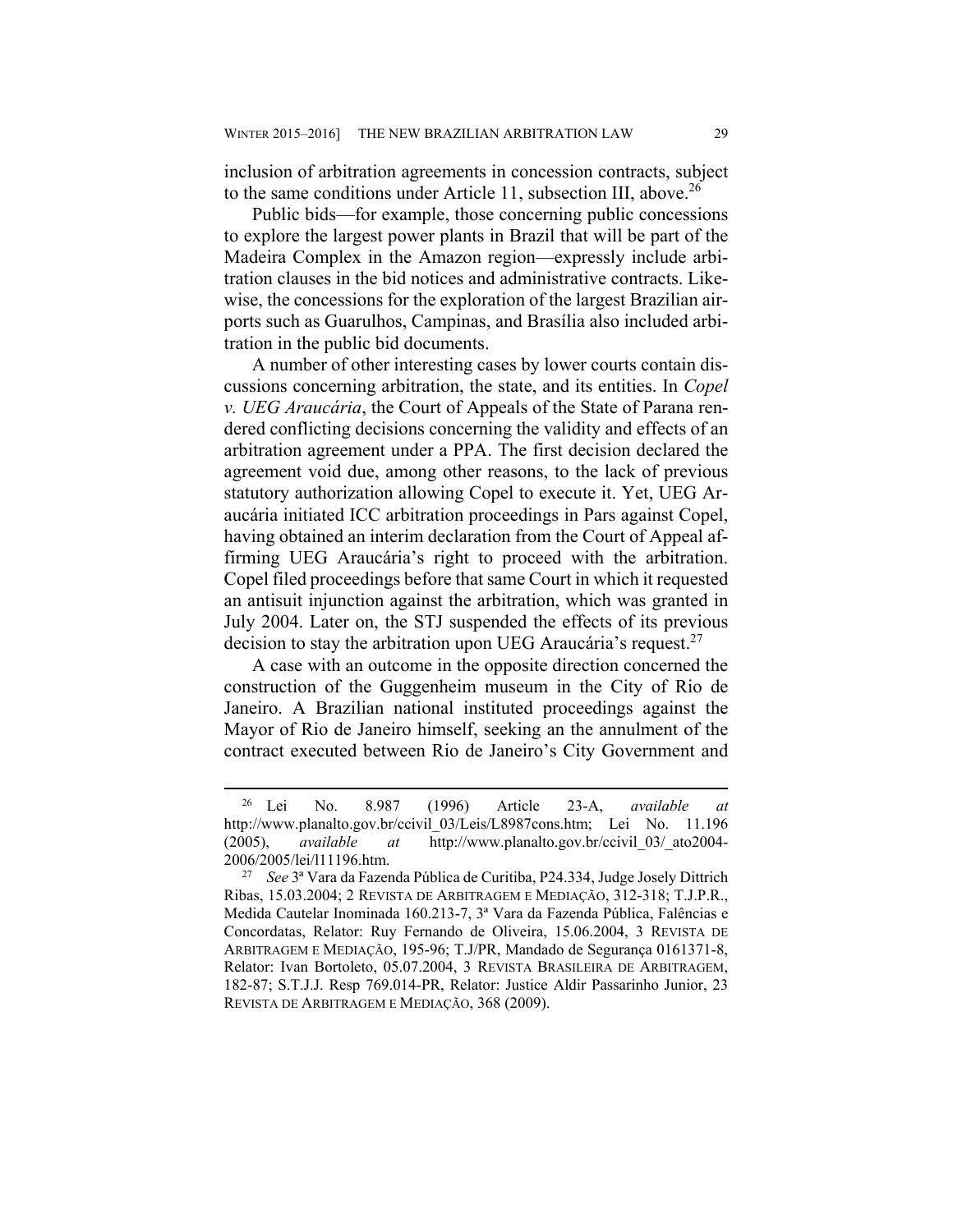the Solomon R. Guggenheim Foundation. The Court of Appeals of the State of Rio de Janeiro found that the arbitration agreement contained in the contract was null and void on public interest grounds, and thereby confirmed an injunction granted by a lower court suspending the validity and efficacy of the agreement to arbitrate.<sup>28</sup>

Regardless, a number of appellate decisions and decisions of first instance favor arbitration. In one example, *Tribunal de Contas do Distrito Federal*, a writ of mandamus was filed by Brazilian companies against a decision issued by the administrative Accounts Tribunal of the Federal District. The Council to the Court of Appeal of the Federal District upheld the validity and enforceability of the arbitration clause, regardless of the Accounts Tribunal's decision on the matter, which prohibited the parties from submitting the contract claims to arbitration. According to the reporting Justice Nancy Andrighi, it was clear that public interest itself was not at risk of being disposed of, and the submission of contractual disputes arising from administrative contracts to arbitration was not in and of itself contradictory. Moreover, the latter's non-disposable character would persist irrespective of arbitration. She added that Law No. 8.666, which was passed on June 21, 1993, and related to administrative contracts, did not prevent the application of private law to such contracts. She further added that public administration ought to fulfill its contractual obligations, including the obligation to arbitrate.<sup>29</sup>

The dispute in another case, *Agência Nacional do Petróleo, Gás Natural e Biocombustíveis (ANP) v. Newfield Brasil*, concerned the exploration and independent production of natural gas by Newfield in the State of Espírito Santo.<sup>30</sup> Newfield commenced ICC proceedings against the National Oil, Natural Gas, and Biofuels Agency ("ANP"), seeking damages arising from the impossibility of exploring economic activities at the site due to environmental licensing

 <sup>28</sup> T.J/R.J., Agravo de Instrumento 07839/2003, Relator: Ademir Paulo Pimentel, 26.05.2003, 22 REVISTA DE DIREITO BANCÁRIO, DO MERCADO DE CAPITAIS E DA ARBITRAGEM, 423-30.<br><sup>29</sup> T.J/D.F., Mandado de Segurança 1998.00.2.003066-9, Relator: Nancy An-

drighi, 18.05.1999, 8 REVISTA DE DIREITO BANCÁRIO, DO MERCADO DE CAPITAIS E DA ARBITRAGEM, 359-65; *see also* commentary by Clávio Valença Filho, pp.

<sup>365-73. 30</sup> Professor Arnoldo Wald acted as co-arbitrator in the dispute *Newfield v. ANP*. The award is published in 39 REVISTA DE ARBITRAGEM E MEDIAÇÃO 311 (2013).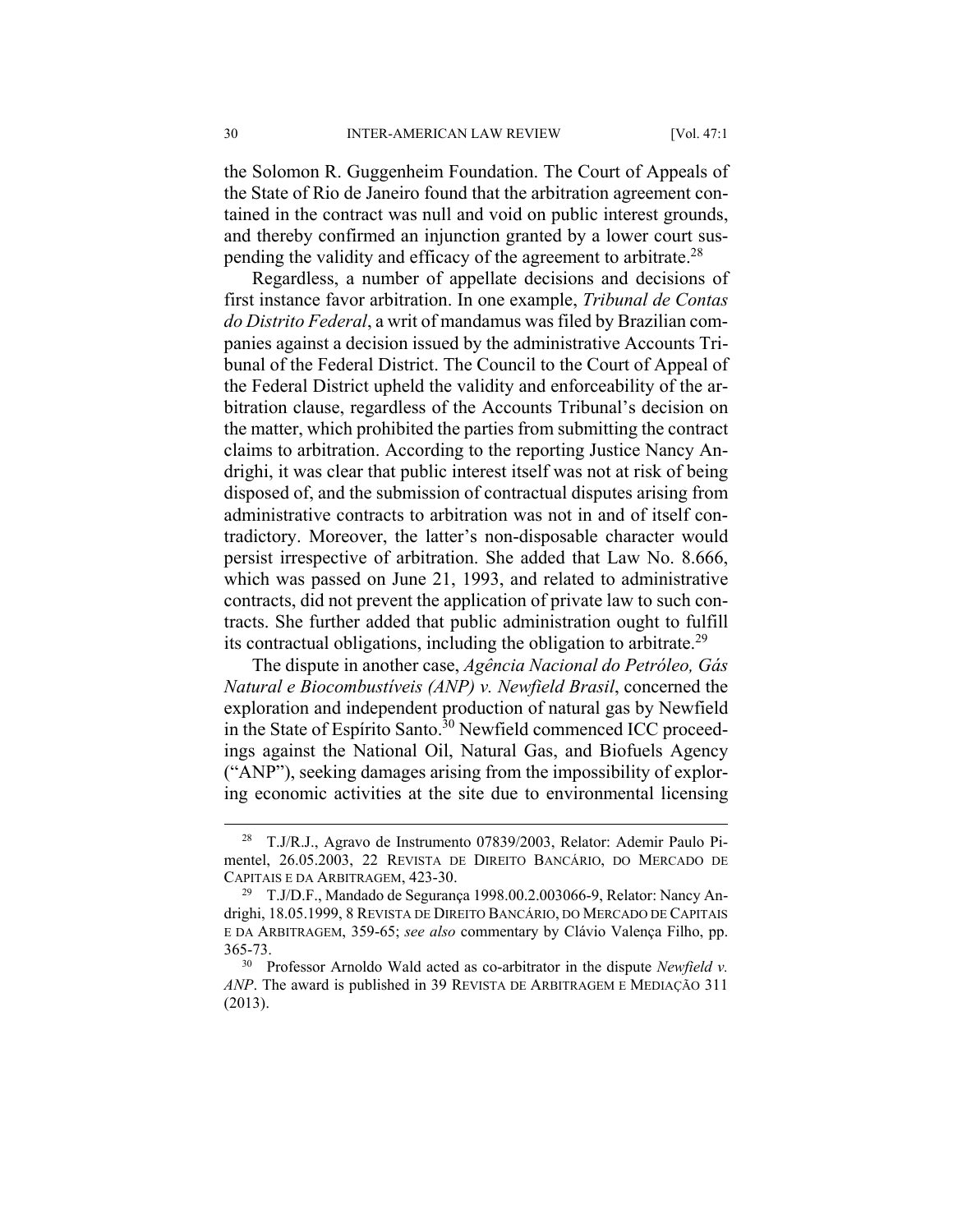issues. Following a favorable award, Newfield sought to enforce it before Brazilian courts, but the parties, including ANP, agreed to settle the case, following authorization from the attorney general's office.

Petrobras, a mixed-capital company itself, instituted arbitral proceedings against ANP in 2014,<sup>31</sup> which reveals a new mentality by Brazilian public administration. Definitely, the position adopted by Brazilian courts, statutory provisions, and the inclusion of arbitration as a dispute settlement method in key public bid documents, demonstrates that the Brazilian government is aware of the importance of arbitration for private investment, especially in situations involving foreign investment.

When examining Article 1, subsection 2, that has been inserted into the Arbitration Law by the Amendment, many have hoped that Brazilian courts will interpret the language, "*the same* [*capacity*] *as that to celebrate agreements or settlements,*"32 broadly. This is because the capacity of individuals or special organs of the state and state entities to celebrate contracts does not always coincide with capacity to settle rights and obligations. In any event, because the provision uses the conjunction "or," it is implied that it requires either capacity to conclude contracts or capacity to agree upon settlement by the relevant administrative individual or body. Hence, proof of general capacity to conclude contracts should suffice under Article 1, subsection 2.

Additionally, Article 2, subsection 3, requires that the arbitration be conducted *de jure*, which derives from the principle of legality that is binding upon the Brazilian Administration. It is expected that state courts will interpret it as not preventing arbitral decisions that, while being issued *de jure,* take into account equitable principles underlying the relevant applicable law. For example, in circumstances involving political, military, and financial agreements by the Administration, public interest favoring confidentiality of arbitral proceedings could be weighed as prevailing over the pre-requisite

 <sup>31</sup> *See* Valor Econômico, *Petrobras e ANP vão à arbitragem*, *available at* http://www.valor.com.br/empresas/3528714/petrobras-e-anp-vao-arbitragem (last visited Dec. 15, 2014). 32 "A autoridade ou o órgão competente da administração pública direta para

a celebração de convenção de arbitragem é a mesma para a realização de acordos ou transações." The Amendment, *supra* note 17, at Art. 1.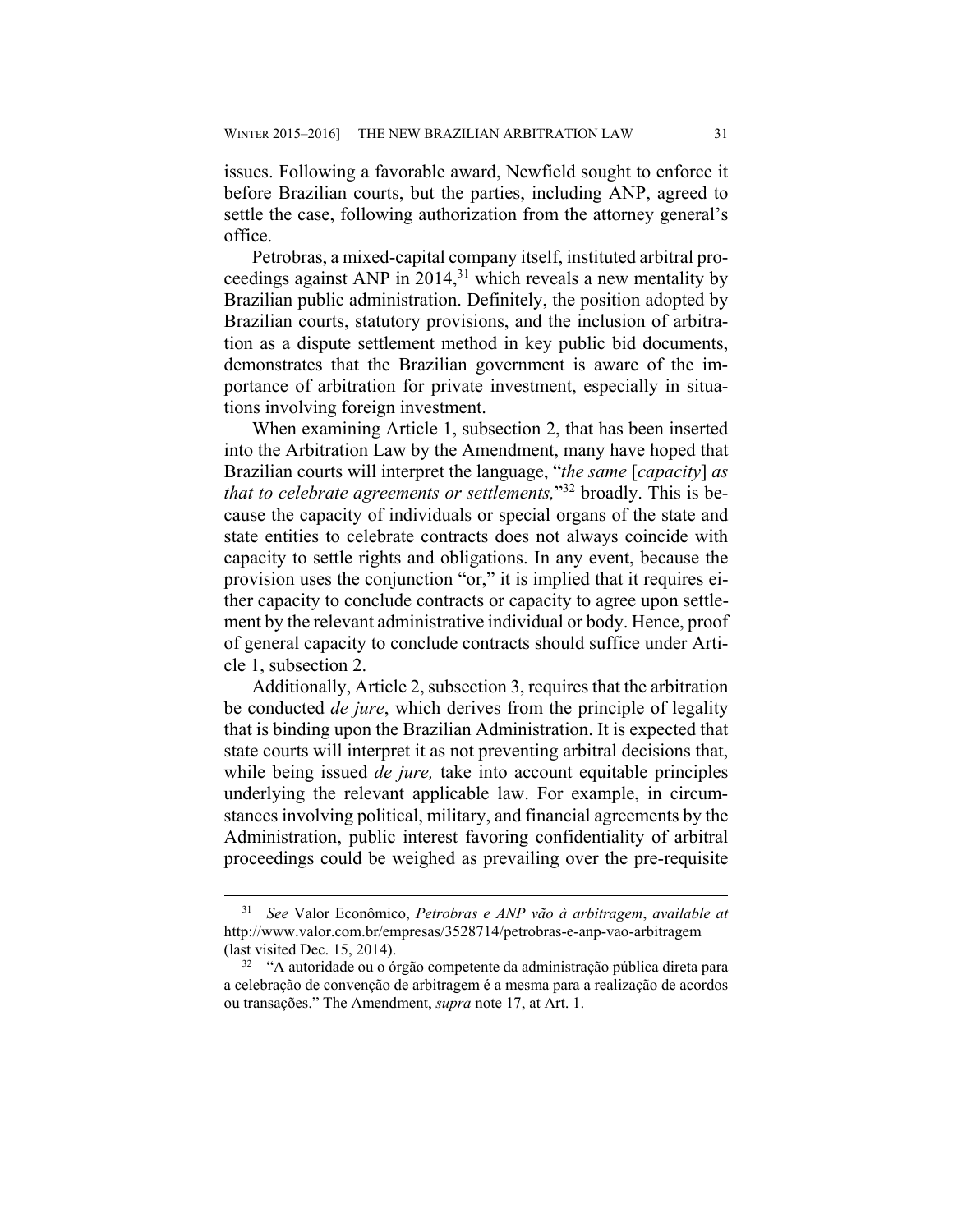of publicity under Article 2, subsection 3. The Amendment became effective on July 27, 2015.

#### III. ROSTERS OF ARBITRATORS AND MULTI-PARTY **ARBITRATION**

The Amendment also included a fourth paragraph into Article 13 of the 1996 Law:

#### Article 13. [ . . . ]

4. The parties may, by common agreement, opt out from the application of the provisions under the rules of an arbitral institution or specialized entity that limit the choice of a sole arbitrator, co-arbitrator or president of the arbitral tribunal to its respective roster of arbitrators, authorizing the control of their choice by the competent organs of the institution; in case of failure concerning multiparty arbitration, the applicable rules shall be observed.33

The first part of the provision seeks a compromise between institutional rules and the parties' choice. Some rules of Brazilian institutions often gave preference to chair arbitrators that were on their respective rosters for confirmation purposes. This originates from the beginning of Brazilian arbitration and various institutions' aim of ensuring that the chairman was well acquainted with arbitration or a particular industry, e.g. energy, construction, corporate law. With time and the steady growth of arbitration, the existence of rosters of arbitrators became a bit controversial.

The last part of Article 13, subsection 4, which deals with multiparty arbitration, is aimed at reducing the risk of annulment of arbitral awards on the grounds that a party belonging to a multiparty

<sup>&</sup>lt;sup>33</sup> The original reads as follows: "Art. 13  $[ \dots ]$  § 40 As partes, de comum acordo, poderão afastar a aplicação de dispositivo do regulamento do órgão arbitral institucional ou entidade especializada que limite a escolha do árbitro único, coárbitro ou presidente do tribunal à respectiva lista de árbitros, autorizado o controle da escolha pelos órgãos competentes da instituição, sendo que, nos casos de impasse e arbitragem multiparte, deverá ser observado o que dispuser o regulamento aplicável." The Amendment, *supra* note 17, at art. 13.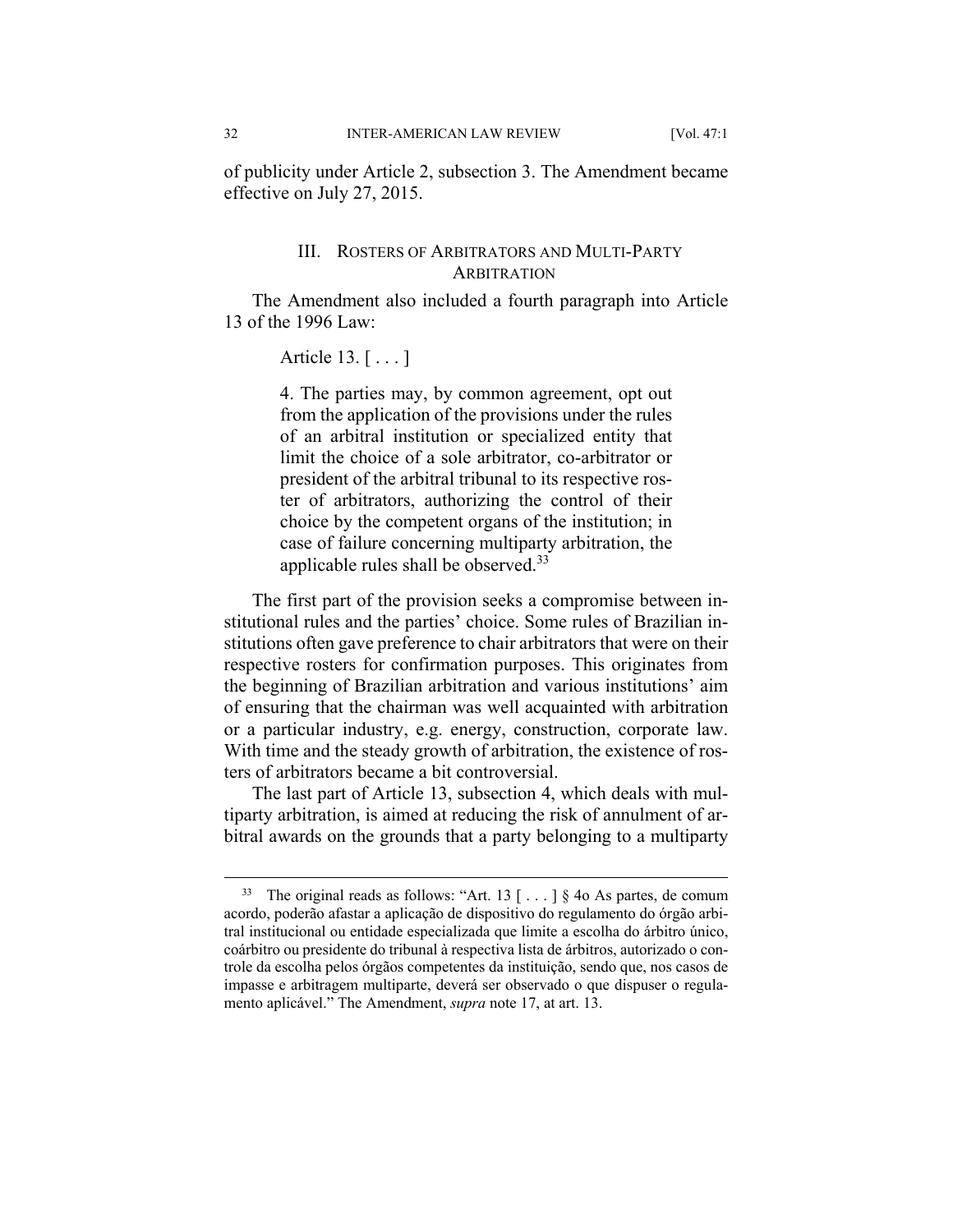pole was prevented from exercising his or her right to nominate an arbitrator. This arose in *Paranapanema*, 34 where the president of the arbitral institution nominated the arbitrator on behalf of one of the multiparty poles, due to the failure by the parties pertaining to that pole to reach an agreement as to the name of a co-arbitrator. The party instituting annulment proceedings argued that it was not granted equal opportunities as far as the constitution of the arbitral tribunal was concerned, and that the arbitral institution should have appointed all members of the arbitral tribunal instead.

In any event, most recent rules issued by Brazilian institutions, such as the CAM/CCBC<sup>35</sup> and FIESP/CIESP,<sup>36</sup> provide for the appointment of the whole arbitral tribunal by their respective president in the case of a failure in the appointment of arbitrators by either pole in multiparty arbitrations.

 <sup>34</sup> A similar discussion took place in *GP v. Fernando Soares*; in this case, however, there was a specific provision on multi-party arbitration in the relevant contract and the parties that applied for annulment had expressly consented to nomination of the co-arbitrator by the president of CAM/CCBC in the course of the arbitration proceedings. T.J/S.P., Apelação 0002163-90.2013.8.26.0100, *Paranapanema S.A. v. Banco Santander S.A. e Banco BTG Pactual S.A.*, 11ª Câmara de Direito Privado, Relator: Gilberto dos Santos, 03.07.2014, 44 REVISTA DE ARBITRAGEM E MEDIAÇÃO 237, 244-60; *see also* commentary by Riccardo Giuliano Figueira Torre, pp. 238-243; 2ª Vara de Falências e Recuperações Judiciais do Foro Central Cível da Comarca de São Paulo, Proceedings 0035404- 55.2013.8.26.0100, *GP Capital Partners V, LP and other v. Fernando Correa Soares and others*, Judge Paulo Furtado de Oliveira Filho, 18.06.2014, 43 REVISTA BRASILEIRA DE ARBITRAGEM, 116-23; *see also* the French courts' decision in the *Dutco* case (Cour de Cassation, *Siemens AG and BKMI Industrienlagen GmbH v. Dutco Construction Company*, Première Chambre Civile, 07.01.1992)); 29 REVISTA BRASILEIRA DE ARBITRAGEM, 211-13, 2011. 35 CAM/CCBC Arbitration Rules 2012, *available at* http://ccbc.org.br/Mate-

ria/1067/regulamento; "4.12. If either of the parties fails to appoint an arbitrator or the arbitrators appointed by the party fail to appoint the third arbitrator, the President of the CAM/CCBC will make this appointment from among the members of the List of Arbitrators." 36 FIESP/CIESP Arbitration Rules, *available at* http://www.camaradearbi-

tragemsp.com.br/index.php/us/rules/arbitration-rules: "2.5. Should either party fail to name an arbitrator within the time limit stipulated under item 2.2, the President of the Chamber shall do it. The President of the Chamber shall also appoint, preferably from among the members included in the Chamber's List of Arbitrators, the arbitrator who shall exercise the function of Chairman of the Arbitral Tribunal, in the absence of such appointment."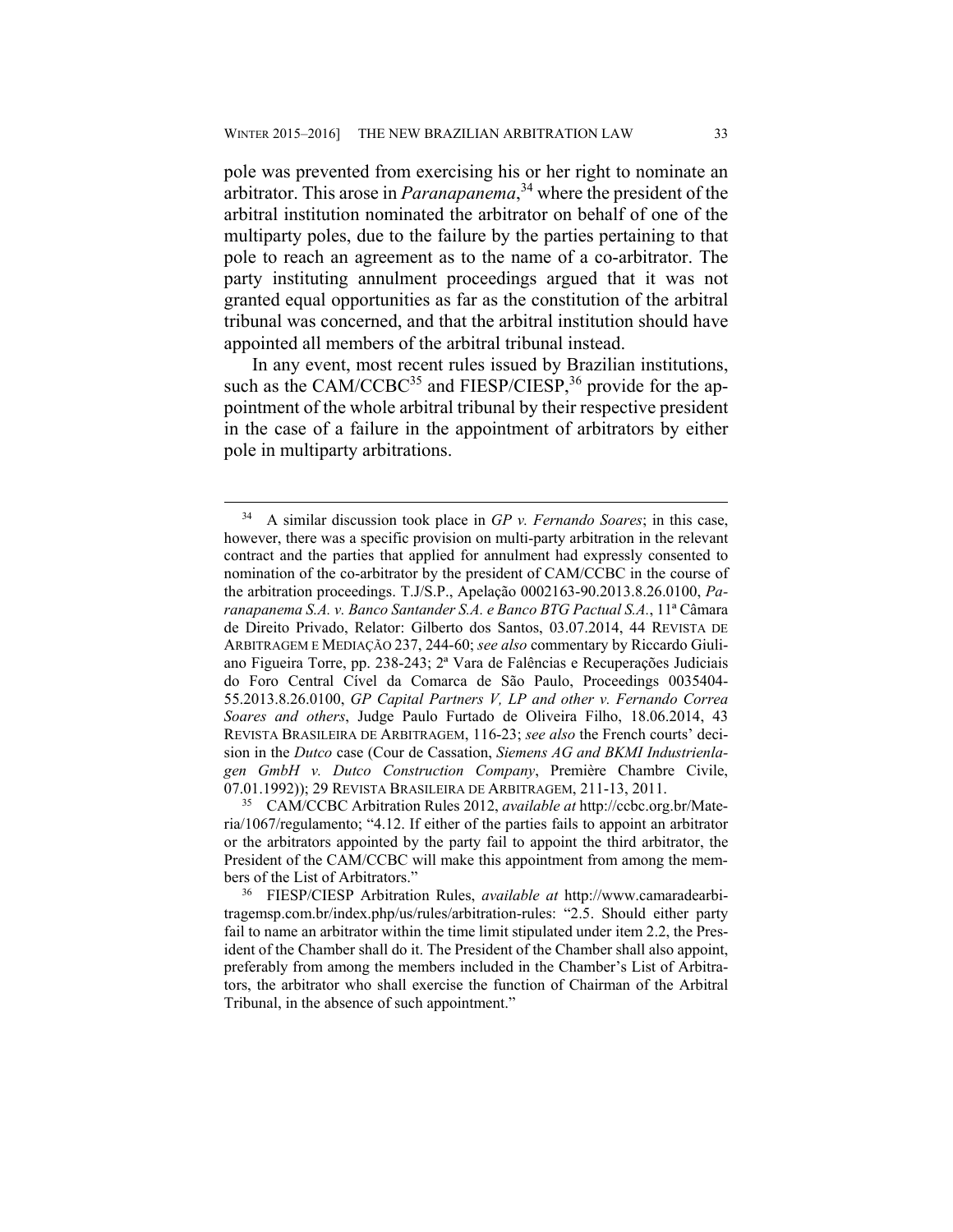#### IV. ADDENDUM TO ARBITRATION AGREEMENT, LIMITATION PERIODS, PARTIAL AWARDS AND EXTENSION OF TIME LIMIT TO RENDER AN AWARD

Article 19 has been amended to include two additional paragraphs as an addendum to arbitration agreements and interruption of limitation periods. These paragraphs provide that:

Article 19. [ . . . ]

1. Once arbitration is instituted and in the event that the arbitrator or the arbitral tribunal finds it necessary to explain a question set out in the agreement to arbitrate, an addendum shall be elaborated, together with the parties, to be signed by all, which will become an integrating part of the arbitration agreement.

2. The institution of the arbitration interrupts the limitation period, retroacting as of the date of the request for arbitration, even if the proceedings are terminated on the basis of lack of jurisdiction.37

While it was already a common practice within the world of Brazilian arbitration to amend the arbitration agreement by using terms of reference, it is still useful that the law now expressly provides for this by way of the addendum. Furthermore, the Amendment touched on the issue of the exact date of interruption of the limitation periods, which was previously a matter of debate. The Amendment was welcomed for its clarification that limitation periods are interrupted retroactively as of the date of filling the request for arbitration, regardless of whether the tribunal finds that it lacks jurisdiction at a subsequent stage.

<sup>&</sup>lt;sup>37</sup> The original text reads as follows: "Art. 19 [...] § 1o Instituída a arbitragem e entendendo o árbitro ou o tribunal arbitral que há necessidade de explicitar questão disposta na convenção de arbitragem, será elaborado, juntamente com as partes, adendo firmado por todos, que passará a fazer parte integrante da convenção de arbitragem. *§ 2o A instituição da arbitragem interrompe a prescrição, retroagindo à data do requerimento de sua instauração, ainda que extinta a arbitragem por ausência de jurisdição.*" The Amendment, *supra* note 17, at art. 19.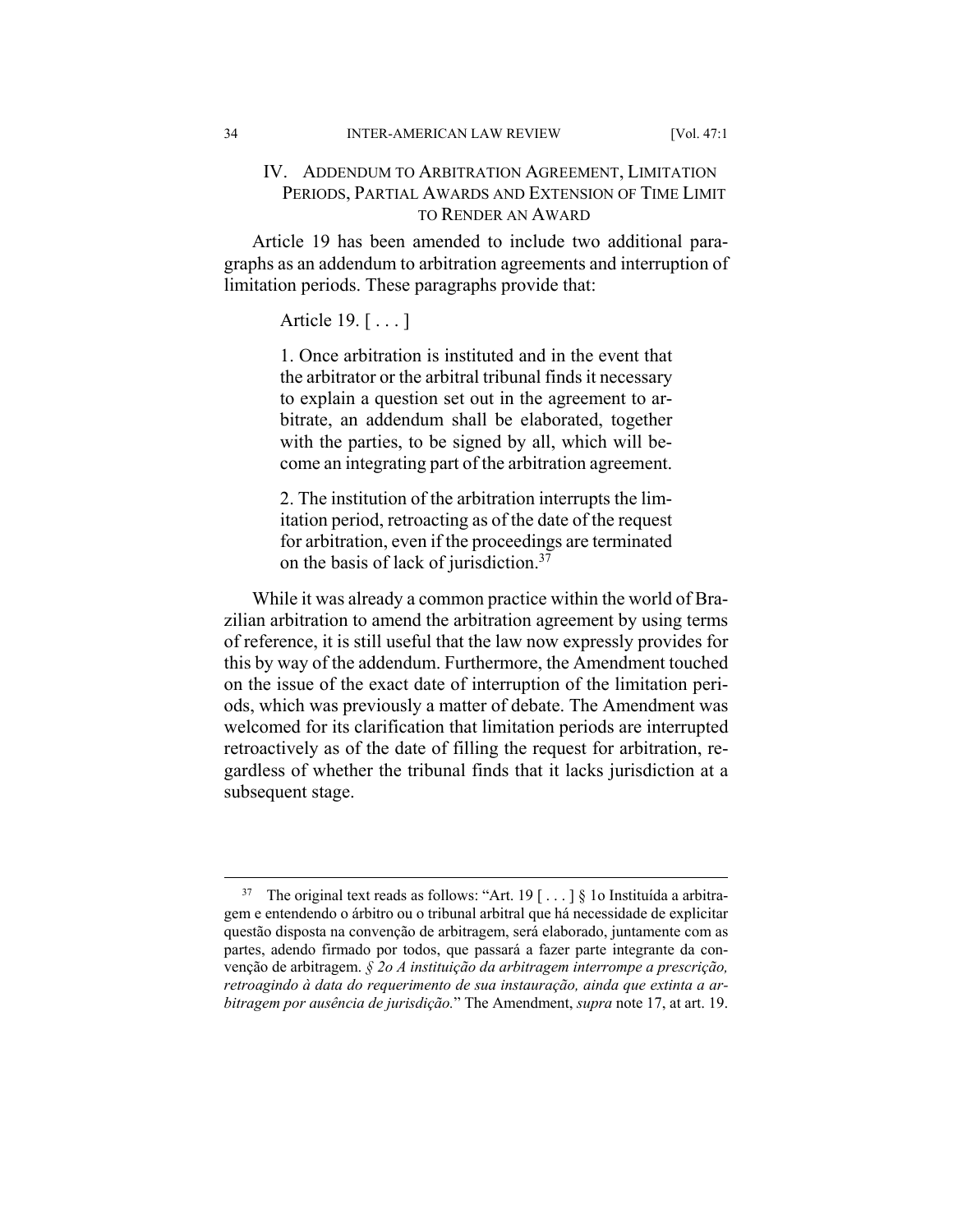Moreover, it was previously common practice to include the arbitrators' power to render partial awards and to allow for the extension of the time period to render the final award in terms of reference in Brazilian arbitration. This is now expressly authorized under Article 23, subsection 1, and Article 23, subsection 2, of the amended law.38 In particular, several arbitral institutions already conferred such powers upon the tribunals instituted under their rules. Additionally, it is implied from that authorization that partial awards are also subject to requests for clarifications.

#### V. ANNULMENT OF AWARDS

The Amendment also contains the following provisions on the annulment of arbitral awards:

Article 32. [ . . . ]

I. where the arbitration agreement is void.  $[\ldots]^{39}$ 

"Article 33. An interested party may request a declaration of annulment of an arbitral award before the competent organ of the Judiciary, in the cases provided in the present Law.

1. The request for annulment of a partial or final arbitral award shall follow the rules of common procedure, set out in Law No. 5,869 of Jan. 11, 1973 (Code of Civil Procedure), and shall be filed within 90 (ninety) days subsequent to receipt of the notice of the respective partial or final award, or of the decision on the request for clarifications.

2. The judgment upholding the request for annulment shall declare the arbitral award annulled, in the cases provided in Article 32, and shall determine, as the

<sup>&</sup>lt;sup>38</sup> The original text reads as follows: "Art. 23 $\lceil \ldots \rceil$  § 10 Os árbitros poderão proferir sentenças parciais. § 2o As partes e os árbitros, de comum acordo, poderão prorrogar o prazo para proferir a sentença final." The Amendment*, supra*  note 17, at art. 23.<br><sup>39</sup> The original text reads as follows: "Art. 32. [...] I - for nula a convenção

de arbitragem." The Amendment, *supra* note 17, at art. 32.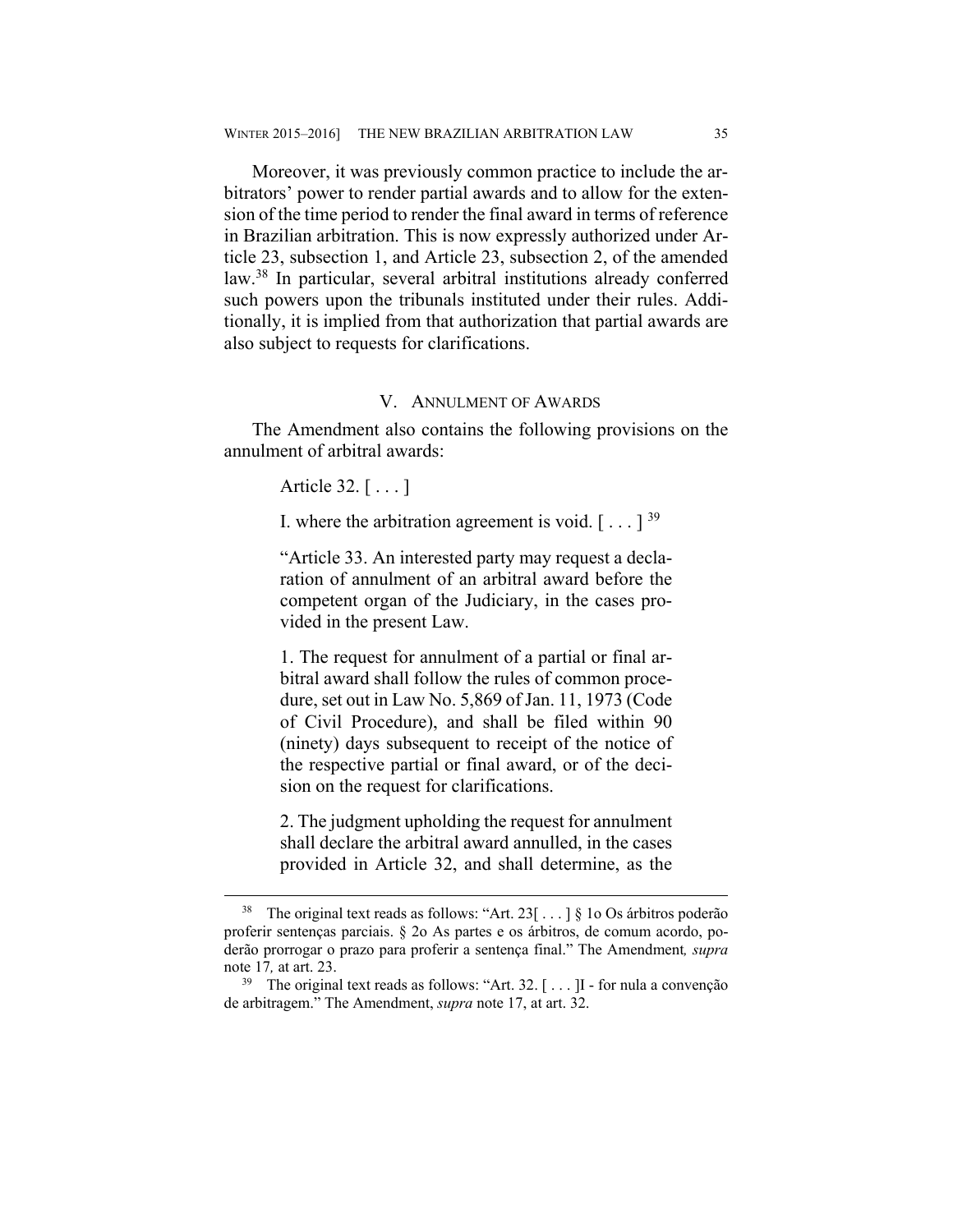case may be, that the arbitrator or the arbitral tribunal render a new arbitral award.

3. The declaration of annulment of the arbitral award may also be sought by way of objections, within the meaning of Article 475-L et seq. of Law No. 5,869, of Jan. 11, 1973 (Code of Civil Procedure), or in the event of judicial enforcement.

4. An interested party may institute proceedings seeking the issuance of an additional award, in the event that the arbitrator failed to decide all claims submitted to arbitration.<sup>40</sup>

Pursuant to Article 34 of the 1996 Arbitration Law, all arbitral awards rendered within Brazilian territory are considered domestic.41 While the 1996 Arbitration Law does not distinguish between

<sup>&</sup>lt;sup>40</sup> The original text reads as follows: "Art. 33. A parte interessada poderá pleitear ao órgão do Poder Judiciário competente a declaração de nulidade da sentença arbitral, nos casos previstos nesta Lei. § 1o A demanda para a declaração de nulidade da sentença arbitral, parcial ou final, seguirá as regras do procedimento comum, previstas na Lei no 5.869, de 11 de janeiro de 1973 (Código de Processo Civil), e deverá ser proposta no prazo de até 90 (noventa) dias após o recebimento da notificação da respectiva sentença, parcial ou final, ou da decisão do pedido de esclarecimentos. § 2o A sentença que julgar procedente o pedido declarará a nulidade da sentença arbitral, nos casos do art. 32, e determinará, se for o caso, que o árbitro ou o tribunal profira nova sentença arbitral. § 3o A declaração de nulidade da sentença arbitral também poderá ser arguida mediante impugnação, conforme o art. 475-L e seguintes da Lei no 5.869, de 11 de janeiro de 1973 (Código de Processo Civil), se houver execução judicial. § 4o A parte interessada poderá ingressar em juízo para requerer a prolação de sentença arbitral complementar, se o árbitro não decidir todos os pedidos submetidos à arbitragem." The Amendment, *supra* note 17, at art. 33.

<sup>&</sup>lt;sup>41</sup> The original text reads as follows: "Art. 34. A sentença arbitral estrangeira será reconhecida ou executada no Brasil de conformidade com os tratados internacionais com eficácia no ordenamento interno e, na sua ausência, estritamente de acordo com os termos desta Lei. *Parágrafo único. Considera-se sentença arbitral estrangeira a que tenha sido proferida fora do território nacional.*" The Amendment, *supra* note 17, at art. 34; *See* S.T.J., Resp., 1.231.554 Nuovo Pignone do RJ, 24.05.2011 (The Superior Court of Justice's decision in *Nuovo Pignone,* in which the court found that Article 34 of the Law adopted the territorial criterion set out in the general rule of Article  $I(1)$  of the New York Convention); *see also* S.T.J., MC 17.607 Nuovo Pignone do RJ, 03.02.2011; *see also* Arnoldo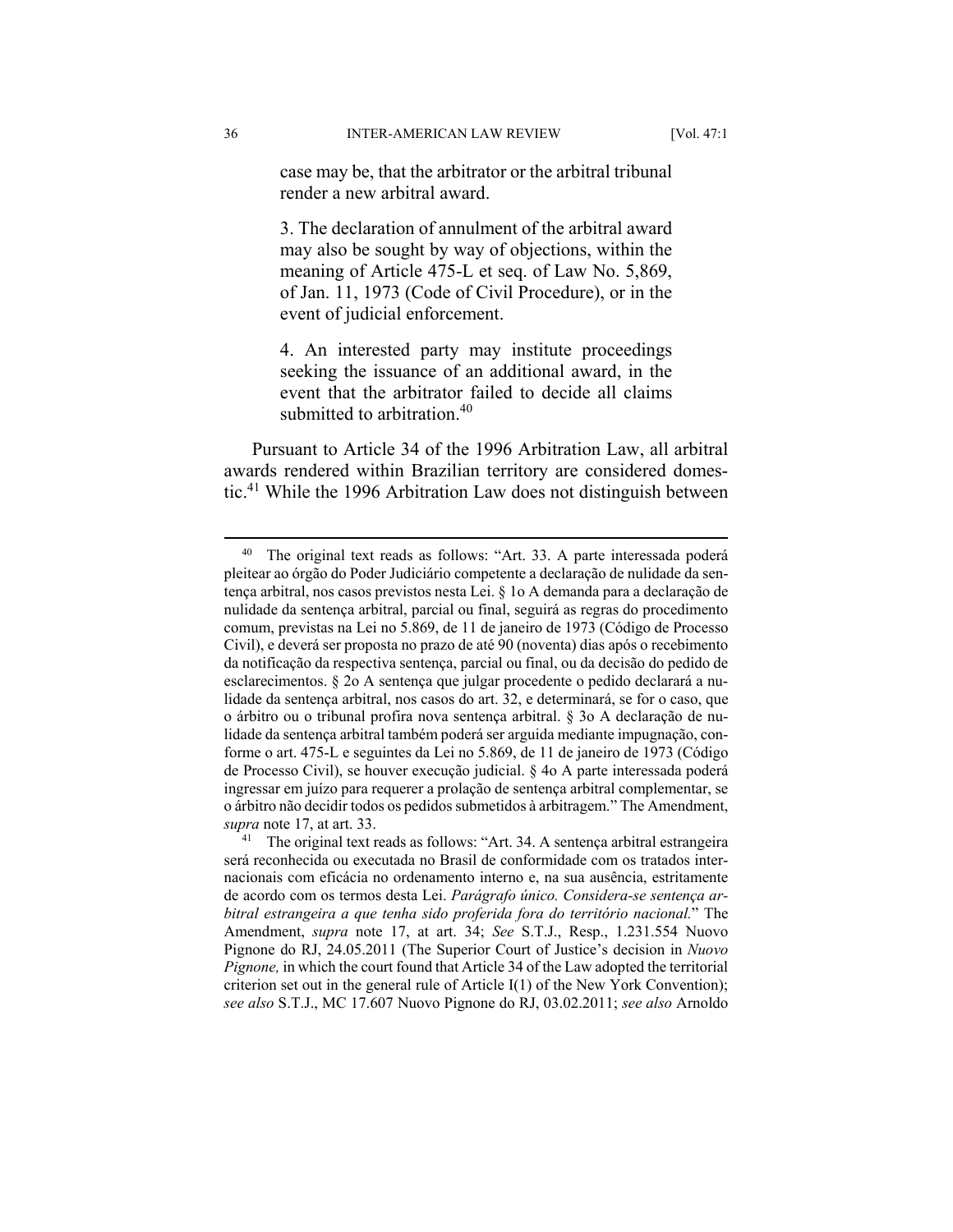international and domestic arbitration, the territorial criterion under Article 34 specify the place where annulment proceedings can be instituted, i.e. before Brazilian courts or foreign courts of the seat of arbitration. Accordingly, Brazilian courts can entertain jurisdiction over annulment proceedings that concern domestic awards.

In particular, the Amendment replaced Paragraph I and removed the former Paragraph V to Article 32 of the 1996 Arbitration Law. The Amendment merely replaced the expression "convention to arbitrate" with "agreement to arbitrate," which, if held as void, can substantiate a claim for annulment. Furthermore, the Amendment excluded the former Paragraph V on annulment in the event that the award was *infra petita,* i.e. failed to decide all claims submitted to arbitration.

The amended text of Article 32 provides that the following are grounds for annulment:

(i) The arbitration agreement is void;

(ii) The arbitrator lacked capacity to arbitrate the dispute;

(iii) There is a lack of independence or impartiality of an arbitrator;

(iv) The appointment of an arbitrator is inconsistent with the rules under the arbitration agreement;

(v) The award fails to provide for the report, reasons, decision(s), date and place of issuance, signature by arbitrators – Article 26 pre-requisites;

(vi) The award exceeds the limits of arbitral jurisdiction – *extra petita* and *ultra petita* awards;

(vii) The award was rendered after the applicable time limit; and/or

(viii) There was a due process violation.<sup>42</sup>

 $\overline{a}$ 

Wald, *Nuovo Pignone v. Petromec: Amicus Curiae by the ICC Brazilian Committee*, 53 WORLD ARBITRATION AND MEDIATION REVIEW 339 (2011). 42 The Amendment, *supra* note 17, at art. 32.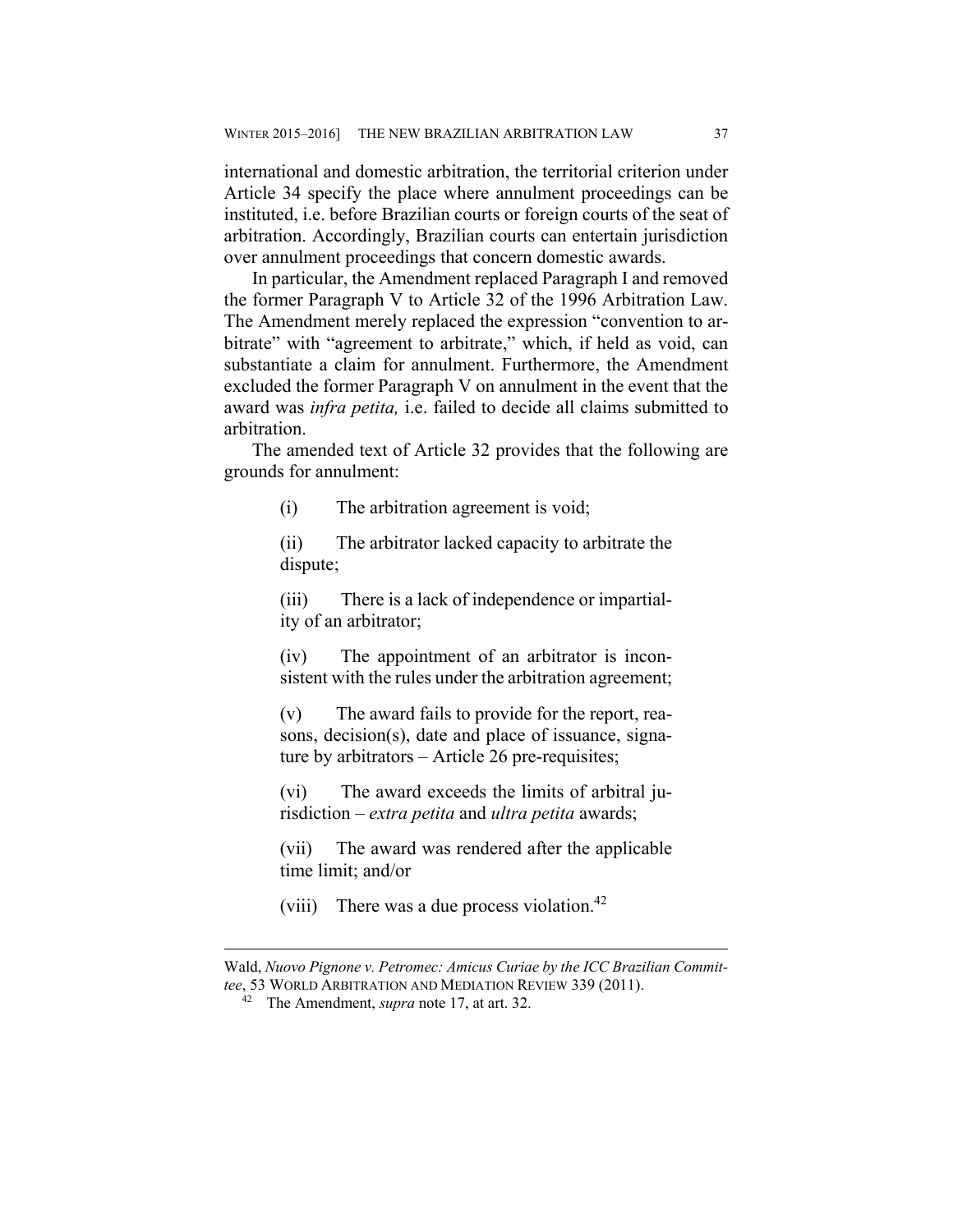In addition to the annulment grounds under Article 32 of the Law, Brazilian courts are likely to annul an award, which is considered contrary to public policy.43 Pursuant to Article 33, subsection 1, and Article 33, subsection 3, parties can challenge the validity of an award via annulment proceedings or at the enforcement stage, respectively. In particular, a party in enforcement proceedings can object to the enforcement (*embargos à execução*) or file a request for advance dismissal of enforcement (*exceção de pré-executividade*). If the 90-day time limit for filing annulment proceedings has already elapsed, a court may reject objections to enforcement on the basis of Article 32.

Article 32 sets forth the grounds for an Article 33, subsection 1, or Article 33, subsection 3, annulment. Applying this provision, the STJ confirmed a previous decision by the Court of Appeal of the State of Parana in *Compagás v. Consórcio Carioca-Passarelli*. There, the consortium sought enforcement against Compagás, who objected to it on the grounds that the award was null and void under Article 32.44 Likewise, in *Agnaldo Luiz de Campos v. Procred Tecnologia and Fomento Mercantil Ltda.*, the Court of Appeal of the State of São Paulo held that a party can rely upon Article 32 annulment grounds in objection to enforcement proceedings.<sup>45</sup>

There is not much precedent regarding Brazilian courts' approach towards annulment proceedings and objections made in enforcement proceedings running parallel. It is probable that in light of the principle of *res judicata*, courts will give precedence to the decision first rendered on the challenge based upon Article 32. The institution of annulment proceedings does not automatically suspend the effects of an arbitral award. Rather, it is up to the interested

<sup>&</sup>lt;sup>43</sup> Likewise, foreign awards are not recognized and enforced in Brazil in case they are contrary to public policy. *See* The Amendment, *supra* note 2, at art. 39(II); *see* Decreto No. 4.657, de 4 de Septembro de 1942, DIÁRIO OFICIAL DA UNIÃO [D.O.U.] de 04.09.1942 (Braz.); *see* Decreto No. 13.105, de 16 de Marco de 2015, [D.O.U.] de 17.03.2015 (Braz.).

<sup>44</sup> S.T.J., Recurso Especial 639.219-PR*,* 3ª Turma, Relator: Nancy Andrighi, 19.04.2005, 6 REVISTA DE ARBITRAGEM E MEDIAÇÃO, 252-56; Resp. 639.219, Consorcio Passarelli v. Compagas do PR, 19.04.2005. 45 T.J/S.P., Ap. Civ. No. 0041293-79.2008.8.26.0224, Relator: Alexandre

Lazzarini, 15.03.2011, DI**Á**RIO DA JUSTICA [D.J.], 07.04.2011, 227 (Braz.).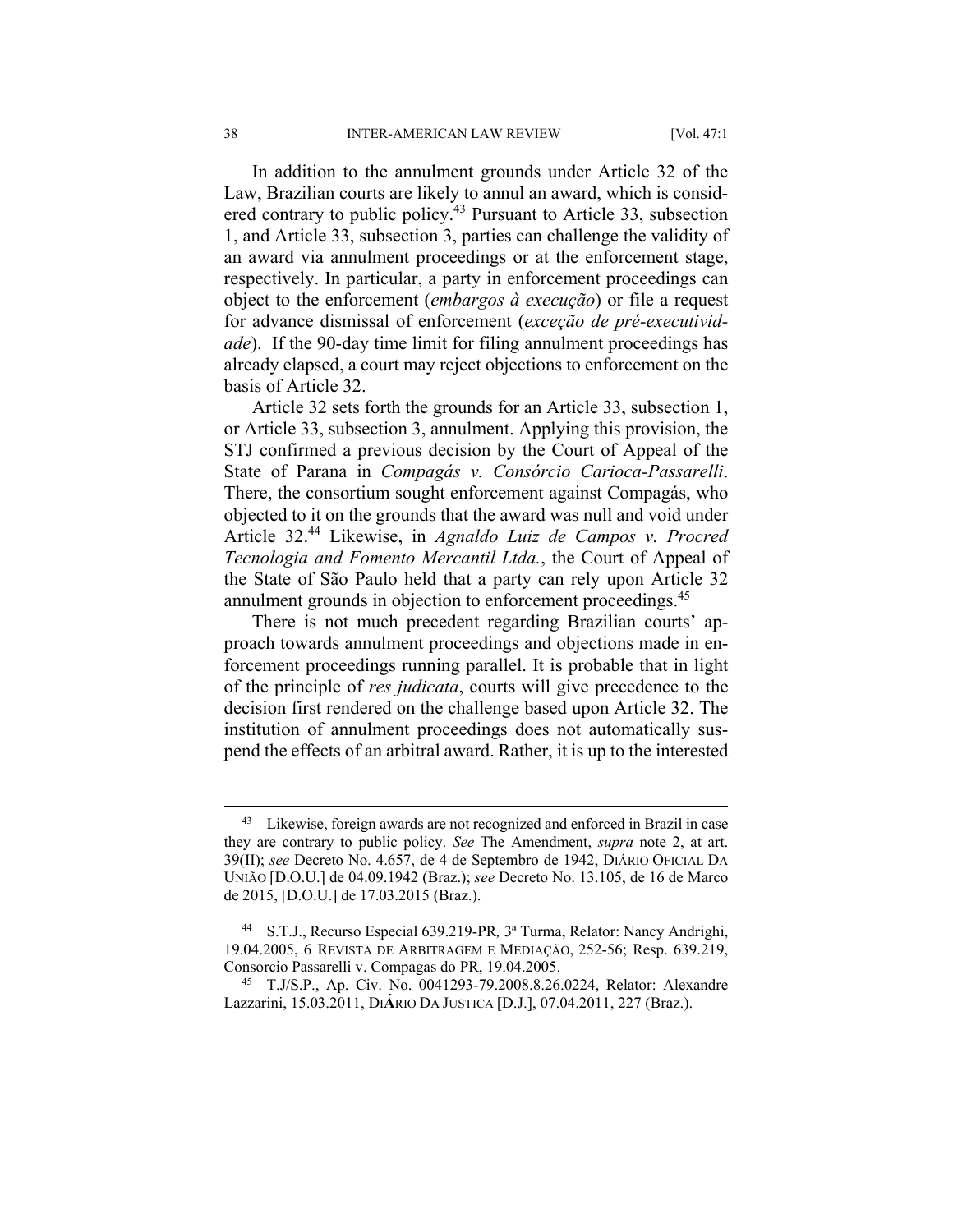party to request provisional measures aimed at the suspension of the effects of the award subject to ongoing challenge.

In particular, the Court of Appeal of the State of Rio de Janeiro has rendered two conflicting decisions on the subject. In *Petróleo Brasileiro S.A – Petrobras v. Luiz Tavares de Oliveira*, the Court granted an injunction that suspended the effects of an arbitral award issued against Petrobras, on the grounds that the lack of the arbitration agreement was manifest and that allowing for immediate payment would pose excessive burden upon the opposing party.<sup>46</sup> However, in annulment proceedings of an award concerning a lease agreement of a Rio de Janeiro hotel, the same Court refused to grant an injunction.47 The Court held that, similar to judicial decisions, an award is fully effective from the moment that notice is given to the parties.48

In another case, *Renuka do Brasil S.A. v. International Paper do Brasil Ltda*., a Sao Paulo court deciding the case of first instance initially issued an interim injunction suspending the effects of the award. However, the request for annulment was dismissed on the merits and the order was subsequently revoked. *Renuka* relied upon the inclusion in the terms of reference of new claims as grounds for annulment under Article 32, which was rejected by the court.<sup>49</sup>

Brazilian courts have generally interpreted Article 32 restrictively, refusing to review the merits of arbitral awards. A joint study by the Brazilian Arbitration Committee (CBAr) and the FGV Law School found that of the 700 Brazilian court decisions concerning arbitration rendered between 2001 to 2007, only 14 went so far as to actually set aside arbitral awards.<sup>50</sup>

 <sup>46</sup> T.J/R.J., Ap. Civ. 2004.002.04323, Relator: Elisabete Filizzola Assunção, 14.3.2004, 3 REVISTA DE ARBITRAGEM E MEDIAÇÃO, 243-46. 47 T.J/R.J., Ap. Civ. 2001.001.07617, Relator: Roberto de Abreu e Silva,

<sup>31.07.2001, 4</sup> REVISTA DE ARBITRAGEM E MEDIAÇÃO, 255-57. 48 *Id.* 

<sup>49</sup> D.J.S.P. 583.00.2011.200971-0, Relator: Dimitrios Zarvos Varellis, 07.07.2012, 1, DIÁRIO OFICIAL DOS ESTADOS DE SÃO PAOLO [D.O.E.S.P.], 18.10.2011, 182 (Braz.); 36 REVISTA DE ARBITRAGEM E MEDIAÇÃO 391-400 (2013).<br> $\frac{50}{10}$  There will be an update to this study that will be current up to 2014, though

the results are not available at this time. *Research "Arbitration and the Judiciary,"* CBAR.ORG, *available at* http://cbar.org.br/site/pesquisa-cbar-fgv-2007, (last visited Jun. 22, 2015).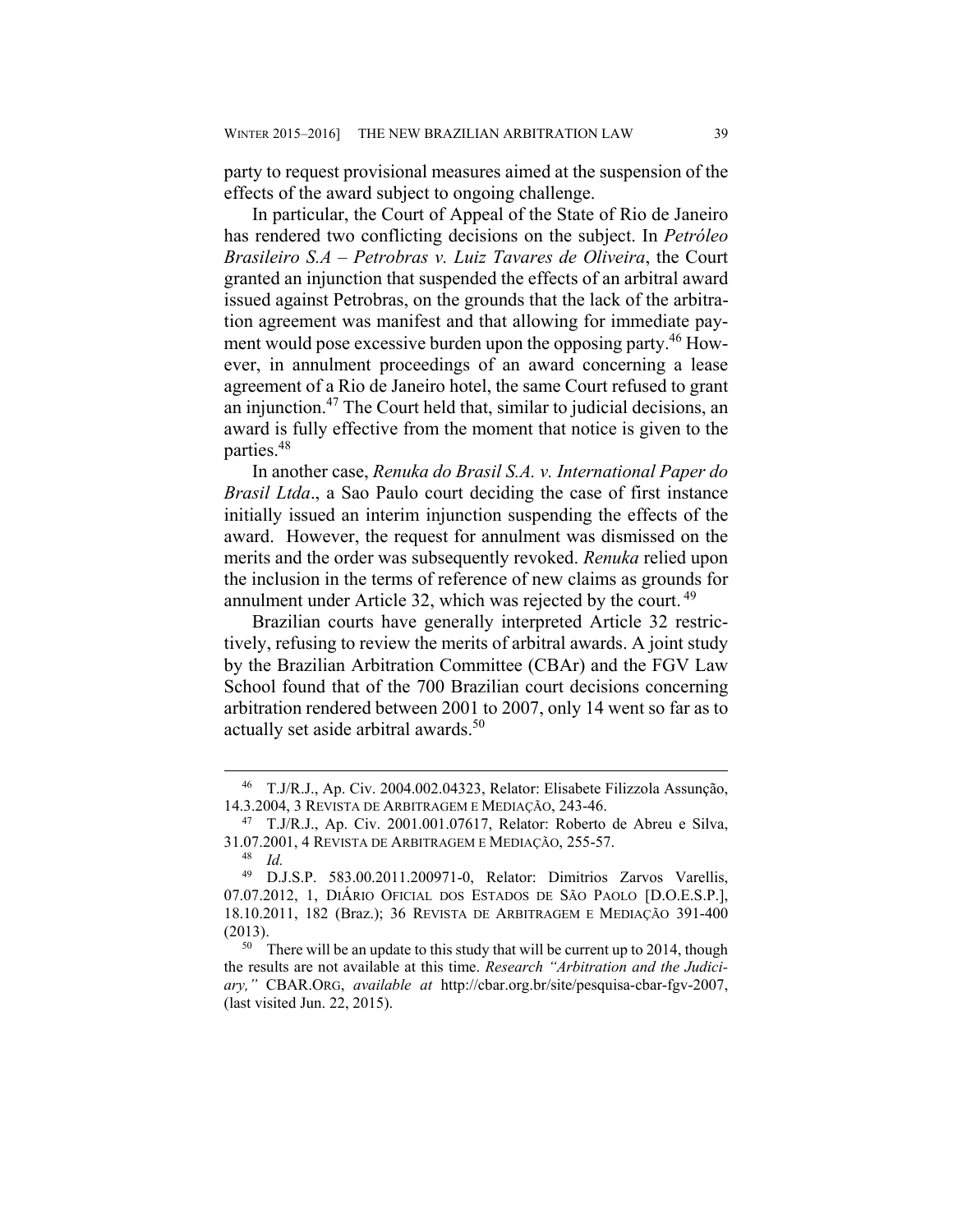Several Brazilian decisions illustrate courts' reluctance to set aside arbitral awards. In *Doux/Frangosul v. W.M. and others*, the applicants alleged that the award was null and void on the grounds that it exceeded the limits of arbitral jurisdiction (*extra* and *ultra petita*) and that the arbitrators decided *ex aequo et bono.* Both the court of first instance and the court of appeals rejected the request for annulment by refusing to review the merits of the award. In its decision, the judge of first instance pointed out that state courts should act carefully when sitting on annulment proceedings in support of the principle of peaceful settlement of disputes; in the judge's view, an annulment decision would ultimately restore the dispute. 51 Furthermore, in *Interclínicas Planos de Saúde S.A. v. Saúde ABC Planos de Saúde*, the Court of Appeal of the State of São Paulo refused to review the merits of the award, thereby rejecting the request for annulment of an award that concerned a party in extrajudicial liquidation. While the arbitrability of a company in insolvency proceedings had already been affirmed by the STJ in the same case, the Court of Appeal rejected annulment founded upon alleged lack of jurisdiction and procedural irregularities.<sup>52</sup>

In one final example, Brazilian courts refused to grant injunctions in a request for annulment of a partial foreign liability award in the landmark case of *Renault v. CAOA*. CAOA had argued that the arbitrators did not respect the time limit for rendering the award and that they failed to decide the entire dispute. In particular, the Court of Appeal of the State of São Paulo confirmed a lower court decision finding that it lacked jurisdiction to entertain annulment proceedings of awards rendered abroad.<sup>53</sup>

REVISTA DE DIREITO BANCÁRIO, DO MERCADO DE CAPITAIS E DA ARBITRAGEM,

 <sup>51</sup> T.J/R.J., 2000.001.154-978-5, Relator: Márcia C.S.A. de Carvalho, 01.06.2002, 19 REVISTA DE DIREITO BANCÁRIO, DO MERCADO DE CAPITAIS E DA ARBITRAGEM, 359-65; T.J/R.J., Ap. Civ. 20.942/02, Relator: Reinaldo Pinto Alberto Filho, 22.10.2002, 19 REVISTA DE DIREITO BANCÁRIO, DO MERCADO DE CAPITAIS E DA ARBITRAGEM, 365-71; *see* commentary by Selma M. Ferreira Lemes on these decisions, pp. 371-76.<br><sup>52</sup> T.J/S.P., 583.00.2008.224372-5v, Relator: Anderson Cortez Mendes,

<sup>15.12.2008, 22</sup> REVISTA DE ARBITRAGEM E MEDIAÇÃO, 250-58; S.T.J.J., MC 14.295, Relator: Nancy Andrighi, 08.06.2008, 19 REVISTA DE ARBITRAGEM E MEDIAÇÃO 167-72; *see* commentary by Arnoldo Wald, pp. 183-90. 53 T.J/S.P., 124.217.4/0, Relator: Rodrigues de Carvalho, 16.09.1999, 7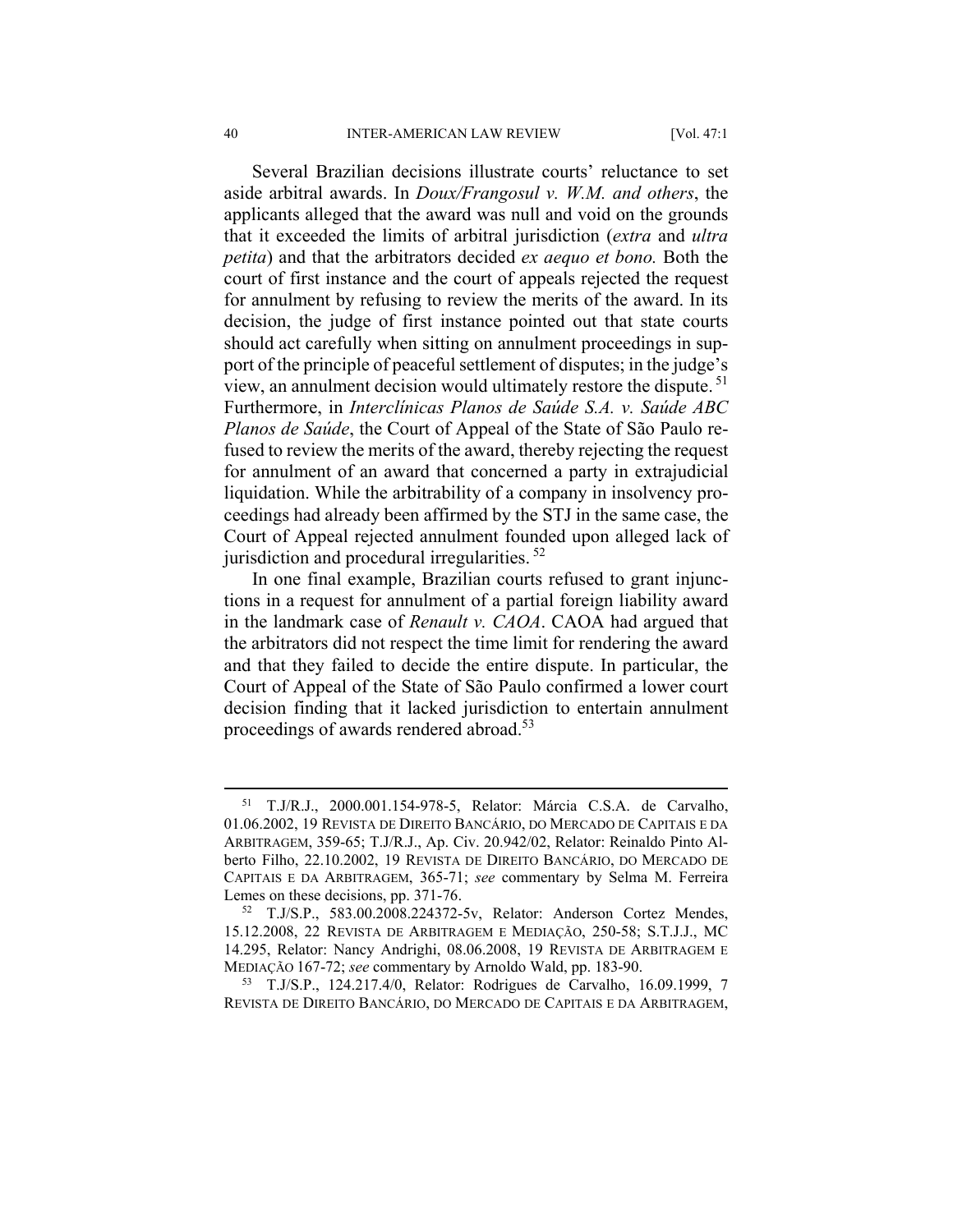Today, Brazilian law expressly authorizes partial awards under Article 23. It also provides that the fact that an award has not decided all of the claims that were submitted to arbitration (*infra petita*  awards) does not serve as grounds for annulment, due to the exclusion of Article 32, subsection V. Instead, an interested party may institute proceedings under Article 33, subsection 4, in order to obtain a decision on matters that were undecided by the state courts.

#### VI. RECOGNITION AND ENFORCEMENT OF FOREIGN AWARDS

Article 35 and the introductory paragraph of Article 39 of the Law have been amended to read as follows:

> Article 35. In order to be recognized or enforced in Brazil, a foreign arbitral awards is subject, solely, to recognition proceedings before the Superior Court of Justice.

> Article 39. Recognition and enforcement of a foreign arbitral award shall be refused if the Superior Court of Justice finds that:  $[\dots]^{54}$

Like foreign court decisions, foreign arbitral awards must be recognized by the STJ for them to be internalized and incorporated into Brazilian legal order. Previously, Brazil utilized a centralized system of recognition for foreign decisions. Until December 2004, the STF had jurisdiction over the recognition of foreign judicial decisions and awards. This jurisdiction was subsequently transferred via the passage of Constitutional Amendment No. 45. Accordingly, the amendment to Article 35 made the relevant adjustment by replacing

 $\overline{a}$ 

<sup>336-47;</sup> *see also* commentary, pp. 347-48; S.T.J., 249.255-SP, Relator: Aldir Passarinho Junior, 6.12.2001, 16 REVISTA DE DIREITO BANCÁRIO, DO MERCADO DE CAPITAIS E DA ARBITRAGEM, 381-82 (2002). 54 The original text reads as follows: *"Art. 35. Para ser reconhecida ou ex-*

*ecutada no Brasil, a sentença arbitral estrangeira está sujeita, unicamente, à homologação do Superior Tribunal de Justiça . . . Art. 39. A homologação para o reconhecimento ou a execução da sentença arbitral estrangeira também será denegada se o Superior Tribunal de Justiça constatar que [ . . . ]."* The Amendment, *supra* note 17.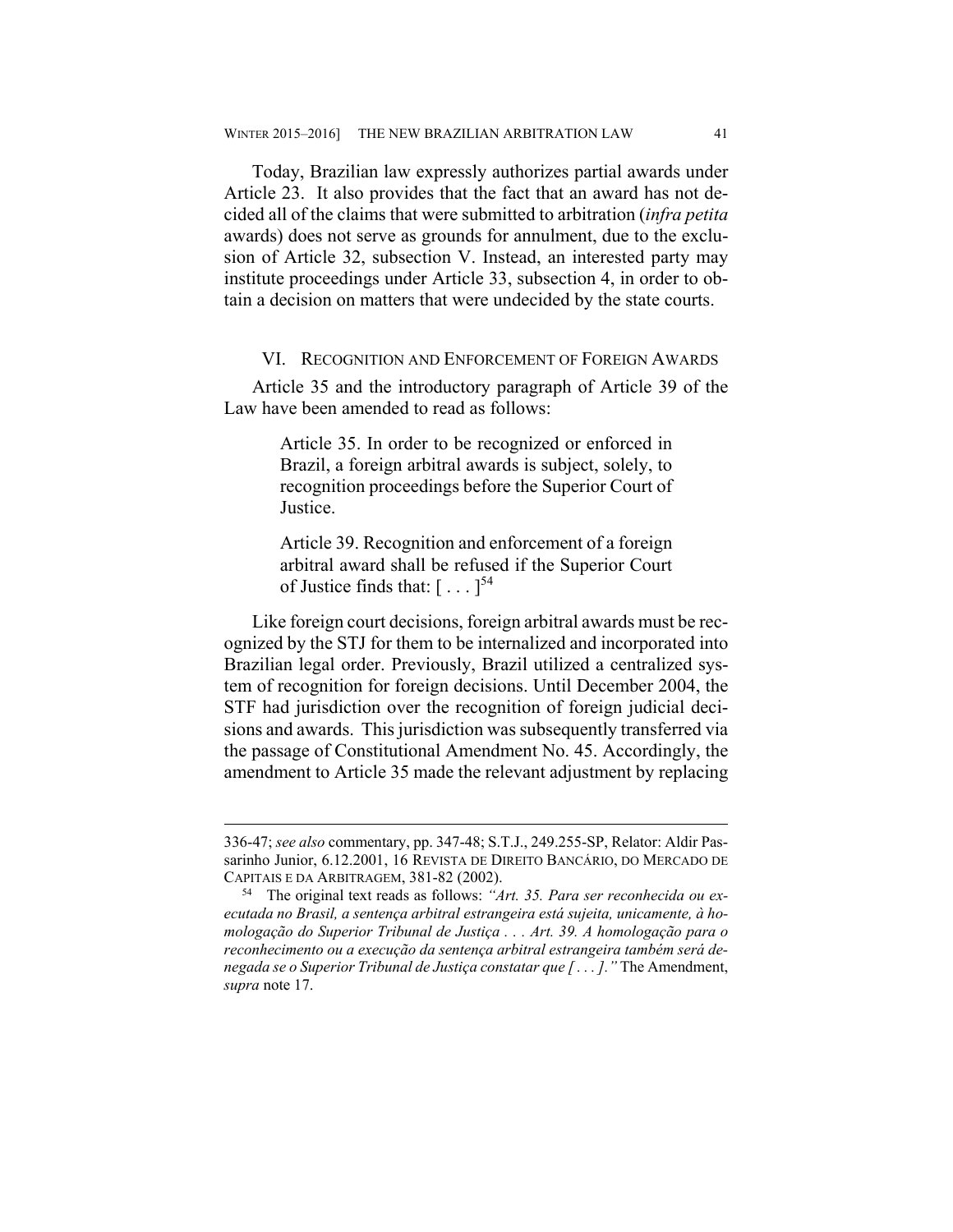the term "Federal Supreme Court" (STF) with "Superior Court of Justice" (STJ).

The Amendment to the introductory clause to Article 39 replaced the expression "may" with "shall." Therefore, when no international agreement that is more favorable than the amended provisions recognizing foreign arbitral awards under the Arbitration Law exists, the latter prevails. However, Article 960 § 3º of the new Brazilian Code of Civil Procedure ("CPC") does provide that when it does exist, the international treaty will prevail over the internal law.

The substantive grounds for the refusal of recognition under Article 39 are virtually identical to those set forth in the New York Convention on the Recognition and Enforcement of Arbitral Awards ("NYC"). Nonetheless, in most of the official versions of the introductory paragraph of Article V, NYC uses the expression "may" and its equivalent, as opposed to "shall."

Generally, the STJ has strictly interpreted the grounds for nonrecognition. The Court has examined more than 60 foreign arbitral decisions between 2005 and 2014, taking a favorable approach to arbitration. In particular, parties objecting to recognition have made the following arguments:

(i) The award violates Brazilian public policy;

(ii) Service of the arbitration proceedings was invalid;

(iii) The award lacks reasons;

(iv) Failure to comply with formalities for recognition, e.g. lack of certified translation;

(v) Parallel judicial proceedings in Brazil or abroad;

(vi) The underlying contract does not exist; and/or

(vii) The arbitration agreement does not exist.

The STJ has refused to review the merits of the awards in recognition proceedings, the landmark cases being L'Aiglon S.A. v. Têx-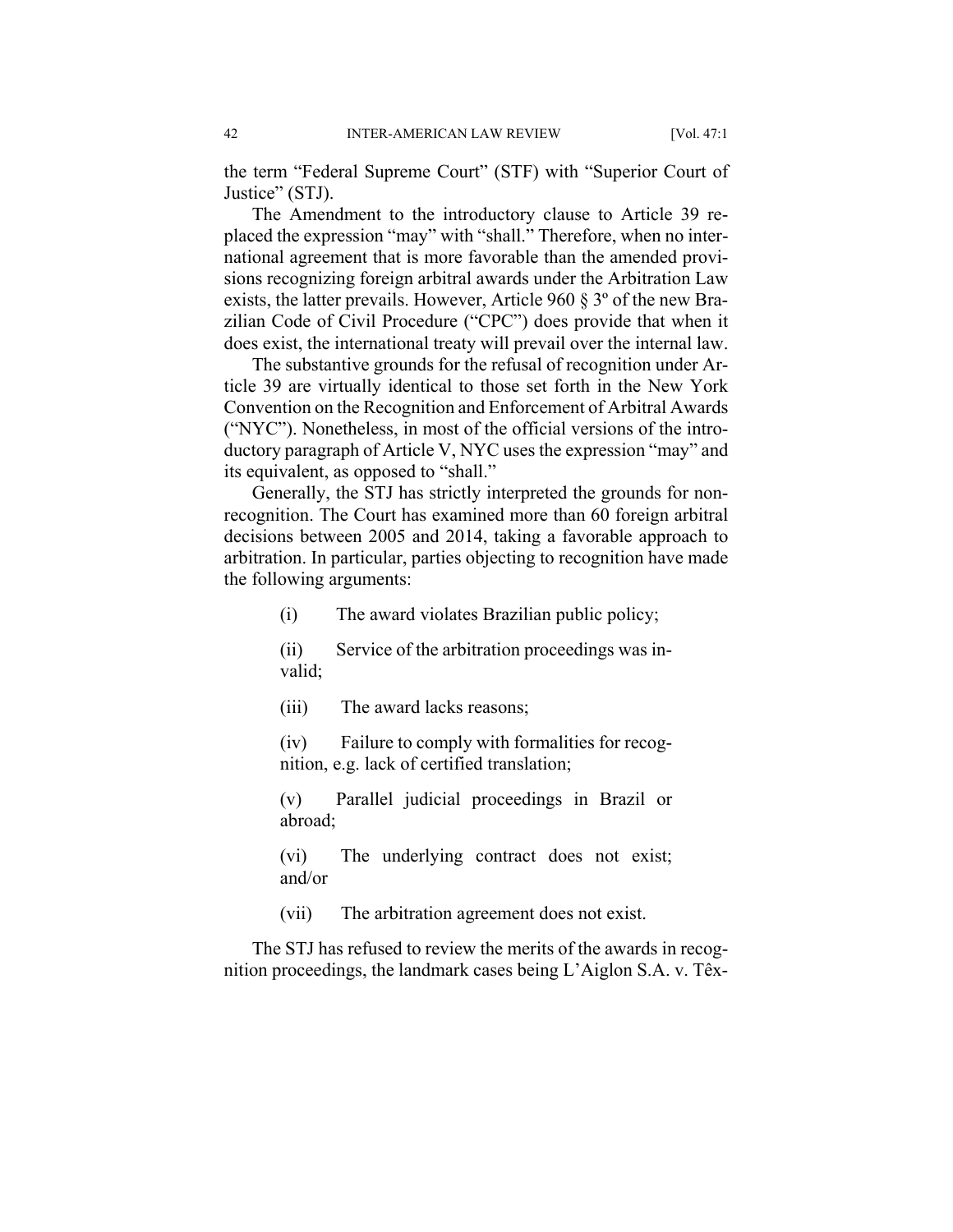til União S.A.,<sup>55</sup> Thales Geosolutions Inc. v. Fonseca Almeida Representações e Comércio Ltda.,<sup>56</sup> Atecs Mannesmann Gmbh v. Rodrimar S/A Transportes Equipamentos,<sup>57</sup> and Weil Brothers Cotton Inc v. Pedro Ivo De Freitas - Espólio.<sup>58</sup>

In *Thales Geosolutions Inc.*, a Brazilian party resisting enforcement argued that the award was null and void because of the arbitrators' failure to apply a particular rule of Brazilian civil law, which allegedly constituted a violation of Brazilian public policy. The STJ found that the arbitral tribunal's non-application of a given statutory provision could not result in breach of public policy.59

Furthermore, there are a few cases in which the parties have objected to enforcement, alleging that the arbitration agreement does not exist because the contract containing the arbitration clause was not signed by the parties. According to these parties, proof of express consent to arbitrate, as allegedly required under the 1996 Arbitration Law, can only be proved by way of signature and thus constitutes a public policy rule. In *L'Aiglon S.A. v. Têxtil União S.A.*, the STJ took into account the parties' behavior during the proceedings when determining whether the parties consented, despite the fact that the parties had never signed the contract. The Court referred to Article II, subsection 2, of the NYC, which provides that an arbitration clause may be inserted in the contract that is signed by the parties or "*contained in an exchange of letters or telegrams*."60 Of note, this was the first decision in recognition proceedings where the NYC was applied.

 <sup>55</sup> S.T.J., SEC 856/EX, Relator: Min. Carlos Alberto Menezes Direito, 18.05.2005, 6 REVISTA DE ARBITRAGEM E MEDIAÇÃO, 227-38; *see* commentary by Arnoldo Wald and Valeria Galíndez, pp. 238-45.<br><sup>56</sup> 7 REVISTA DE ARBITRAGEM E MEDIAÇÃO 196-204 (2010); see commentary

by Arnoldo Wald, pp. 204-11; S.T.J., SEC 802/US, Relator: Min. Jose Delgado, 17.08.2005 [D.J.], 19.09.2005, 175 (Braz.).<br><sup>57</sup> S.T.J., SEC 3035/EX SEC 3035-EX, Relator: Min. Fernando Gonçalves,

<sup>19.08.2009, 25</sup> REVISTA BRASILEIRA DE ARBITRAGEM 119-31; *see* commentary

by Rabih A. Nasser, pp. 131-37.<br><sup>58</sup> S.T.J., SEC 4213/EX, Relator: Min. João Otávio de Noronha, 16.06.2013.<br><sup>59</sup> S.T.J., SEC 802/US, Relator: Min. José Delgado, 17.08.2005, 7 REVISTA DE ARBITRAGEM E MEDIAÇÃO, 198.<br><sup>60</sup> S.T.J., SEC 856/EX, Relator: Min. Carlos Alberto Menezes Direito,

<sup>18.05.2005 [</sup>D.O.E.S.P.], 02.10.2015, 856 (Braz.); 6 REVISTA DE ARBITRAGEM E MEDIAÇÃO 233 (2005).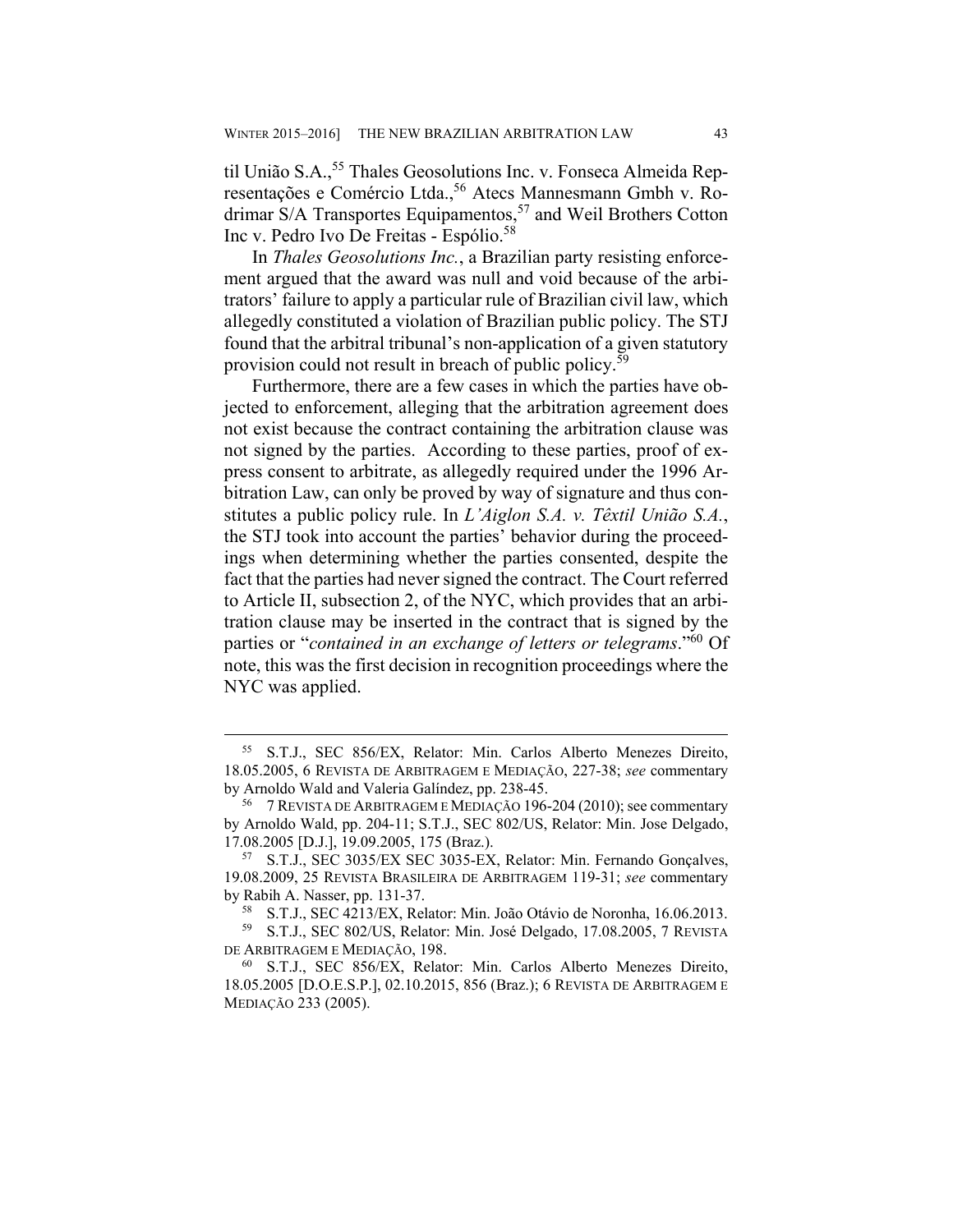The dispute in *Oleaginosa Moreno Hermanos Sociedad Anónima et al. v. Moinho Paulista Ltda*. arose from commodities purchase and sale agreements that were concluded over the phone. The opposing party opposed enforcement, alleging that there was no written agreement to arbitrate. The party participated in the proceedings, but continued to plead lack of jurisdiction. While admitting that the agreement could be oral, the Court held that the evidence presented did not contain proof of express agreement by the party accordingly, recognition of the agreement would be contrary to public policy.<sup>61</sup>

Another interesting case is *GE Medical Systems Information Technologies Inc*. *v. Paramedics Electromedicina Comercial Ltda.*, which involved parallel proceedings before Brazilian and U.S. courts. While the Brazilian party sought an anti-suit injunction against arbitration in Brazilian court, the U.S. party obtained an injunction from a U.S. court enjoining the parties to arbitration. In recognition proceedings of the award, the STJ took notice of the pending Brazilian proceedings, while recognizing the award on the basis of *res judicata* in the case of concurrent jurisdiction.<sup>62</sup>

The STJ has consistently referred to NYC provisions in its most recent decisions.63 To illustrate these references, the Court held that the burden of proof concerning the grounds for refusal of recognition of foreign arbitral awards under Article V, subsection 1, of the Convention and Article 38 of the Arbitration Law lies with the party that objects to recognition.<sup>64</sup>

 <sup>61</sup> S.T.J., SEC 866/EX, Relator: Felix Fischer, 17.05.2006, 12 REVISTA DE ARBITRAGEM E MEDIAÇÃO 256-64. 62 S.T.J., SEC 854-US, Relator: Massami Uyeda, 16.10.2013, 41 REVISTA

BRASILEIRA DE ARBITRAGEM, 133-53.<br><sup>63</sup> For example, the following decisions by the STJ present direct references

to the Convention: Direct reference to Article I(1): R.S.T.J., 1.231.554, Relator: Nancy Andrighi, 24.05.2011, 30 REVISTA DE ARBITRAGEM E MEDIAÇÃO 271-379, and commentary by Francisco Cláudio de Almeida Santos, at 280-86; Direct reference to Article V(1)(a): S.T.J., 3.709/US, Relator: Teori Albino Zavascki, 14.06.2012, 34 REVISTA DE ARBITRAGEM E MEDIAÇÃO, 363-77; *See* ARNOLDO WALD AND SELMA FERREIRA LEMES, ARBITRAGEM COMERCIAL INTERNACIONAL:<br>A CONVENÇÃO DE NOVA IORQUE E O DIREITO BRASILEIRO, (Saraiva 2011).

<sup>&</sup>lt;sup>64</sup> S.T.J., 3.709/US, Relator: Teori Albino Zavascki, 14.06.2012, 34 REVISTA DE ARBITRAGEM E MEDIAÇÃO, 363-77; *see* commentary by Ana Gerdau de Borja, at 377-84.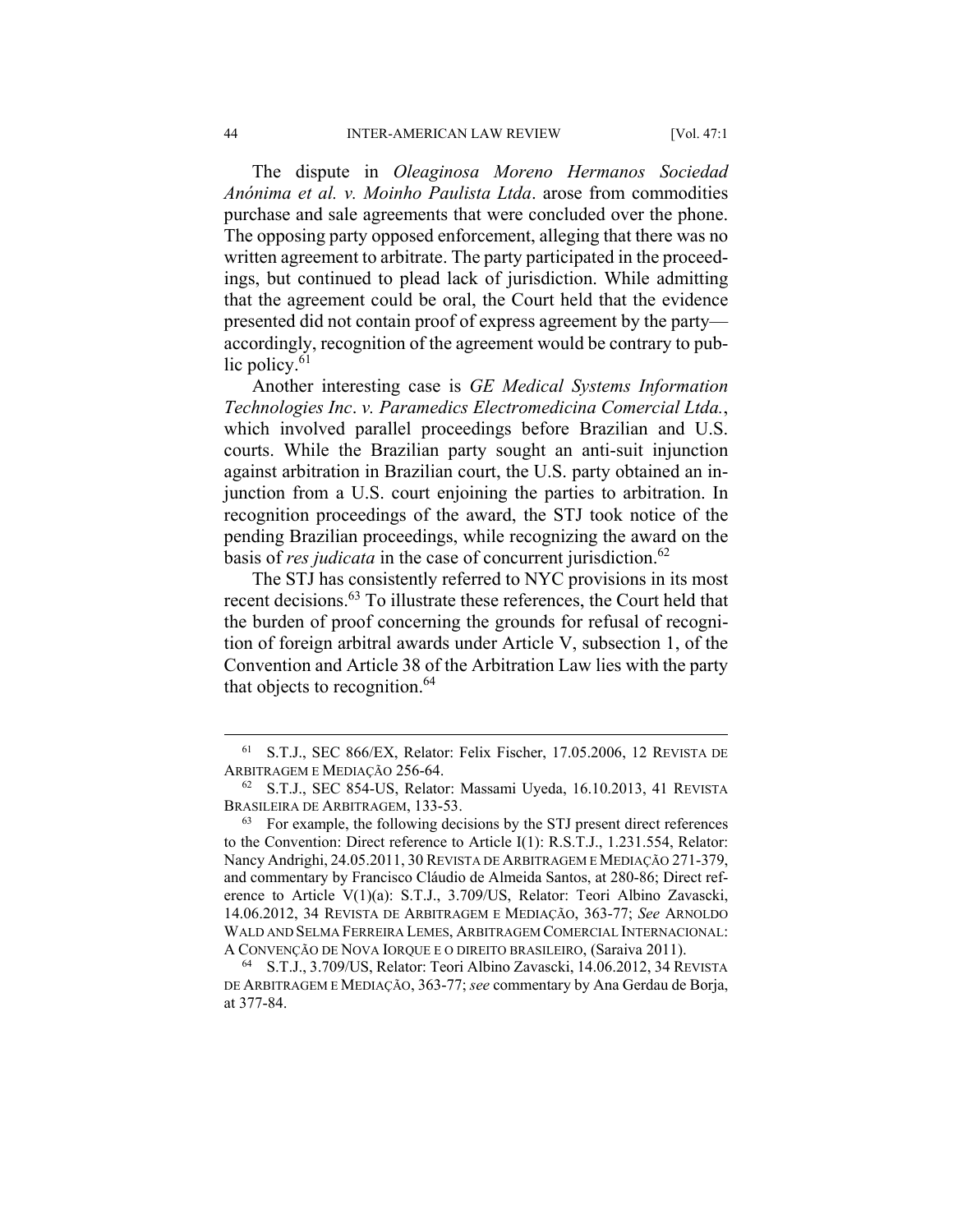The STJ's recent judgments demonstrate the Court's unequivocal contribution to arbitration in Brazil. Justice Castro Meira's vote in *Comverse v. American Telecommunication*65 illustrates STJ's vision in this regard, while stating that the Court's effort to refer to the NYC in its decision is vital in order to ensure that its judgments echo internationally.

Furthermore, Article 26, subsection III, of the 1996 Arbitration Law requires that the arbitral tribunal explain the grounds for its decision in the award. The provision does not specify, however, whether it applies exclusively to domestic awards or if it also applies to foreign awards. However, the STJ confirmed in *Newedge v. Garcia* that failure to provide the grounds for the decision in a foreign arbitral award does not necessarily constitute valid grounds for refusal of recognition.<sup>66</sup>

The above decision is in line with a former dissenting opinion by Justice Massami Uyeda in *Kanematsu v. ATS,* in which the American Arbitration Association (AAA) had expressly stated that the award need not specify the underlying reasons and that this would not warrant refusal of recognition.<sup>67</sup> The STJ Court did not have to decide this issue in *Kanematsu* because it found that there was no consent to arbitrate by ATS. In any event, both *Newedge* and *Kanematsu* demonstrate that when parties have agreed upon arbitration rules allowing arbitral tribunals to omit the reasons underlying their decisions, said rules cannot serve as a valid basis to object to recognition and enforcement.

Lastly, and in regards to public policy, the STJ partially recognized the foreign ICC award in *Ferrocarriles v. Supervia*, 68 where it recognized that certain items in a section of the decision regarding damages fixed in U.S. dollars were subject to conversion into Bra-

<sup>&</sup>lt;sup>65</sup> S.T.J., 3.709/US, Relator: Castro Meira, 14.06.2012.<br><sup>66</sup> S.T.L. SEC 5692-EX. Relator: Ari Pargendler 20.08

<sup>66</sup> S.T.J., SEC 5692-EX, Relator: Ari Pargendler, 20.08.2014, 43 REVISTA DE ARBITRAGEM E MEDIAÇÃO, 372-84; *see* commentary by Bruno Barreto Azevedo Teixeira and Ana Victoria Pelliccione da Cunha, at 372-80. 67 S.T.J., SEC 885-EX, Relator: Francisco Falcão, 18.04.2012.

<sup>68</sup> S.T.J., SEC 2410-EX, Relator: Nancy Andrighi, 19.02.2014.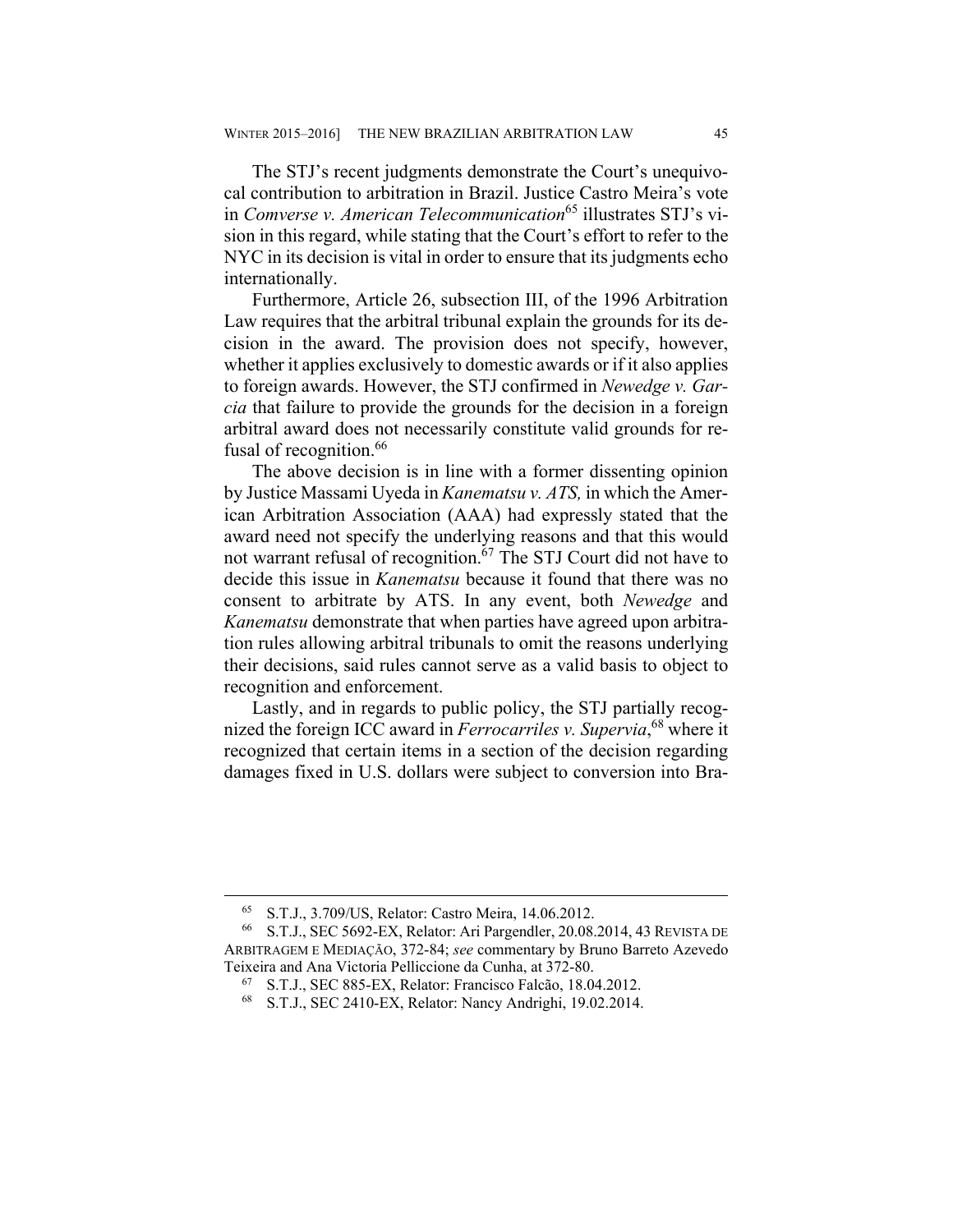zilian reals on the date of payment in addition to monetary adjustment (*correção monetária*).<sup>69</sup> While partial recognition seems detrimental to the party seeking enforcement, this decision, as it relates to the concept of public policy, was in line with a previous judgment in *Thales Geosolutions v. Farco*. 70 While recognizing the award, the Court noted that the following matters could result in non-recognition on public policy grounds: constitutional, administrative, tax, criminal, family law, civil procedure, insolvency proceedings, the police, formalities concerning certain acts, wage, currency, and fraud.

The Amendment also clarified jurisdiction to grant interim measures by stipulating a new chapter on the subject:

CHAPTER IV-A

Provisional and Urgent Relief

Article 22-A. Before the arbitration is instituted the parties may resort to the Judiciary in order to obtain provisional or urgent measures.

Sole Paragraph. The efficacy of provisional or urgent measure terminates where the interested party does not request the institution of arbitration within the time period of 30 (thirty) days counting from the date of effectiveness of the respective decision.

Article 22-B. Once instituted the arbitration, the arbitrators shall maintain, modify or terminate the provisional or urgent measure granted by the Judiciary.

 <sup>69</sup> *See* Roberto Rosas, *Sentença arbitral estrangeira. Homologação no STJ. Ofensa à ordem pública. Limites EDcl na SEC 2410*, 43 REVISTA DE ARBITRAGEM E MEDIAÇÃO 386 (2014).<br><sup>70</sup> S.T.J., SEC 802-US, Relator: Justice José Delgado, 17.08.2005, 7 REVISTA

DE ARBITRAGEM E MEDIAÇÃO, 196-204 (in which the Court found that the principle of *exceptio non adimpleti contractus* was not enshrined in the concept of public policy.); *see* commentary by Arnoldo Wald, at 204-11.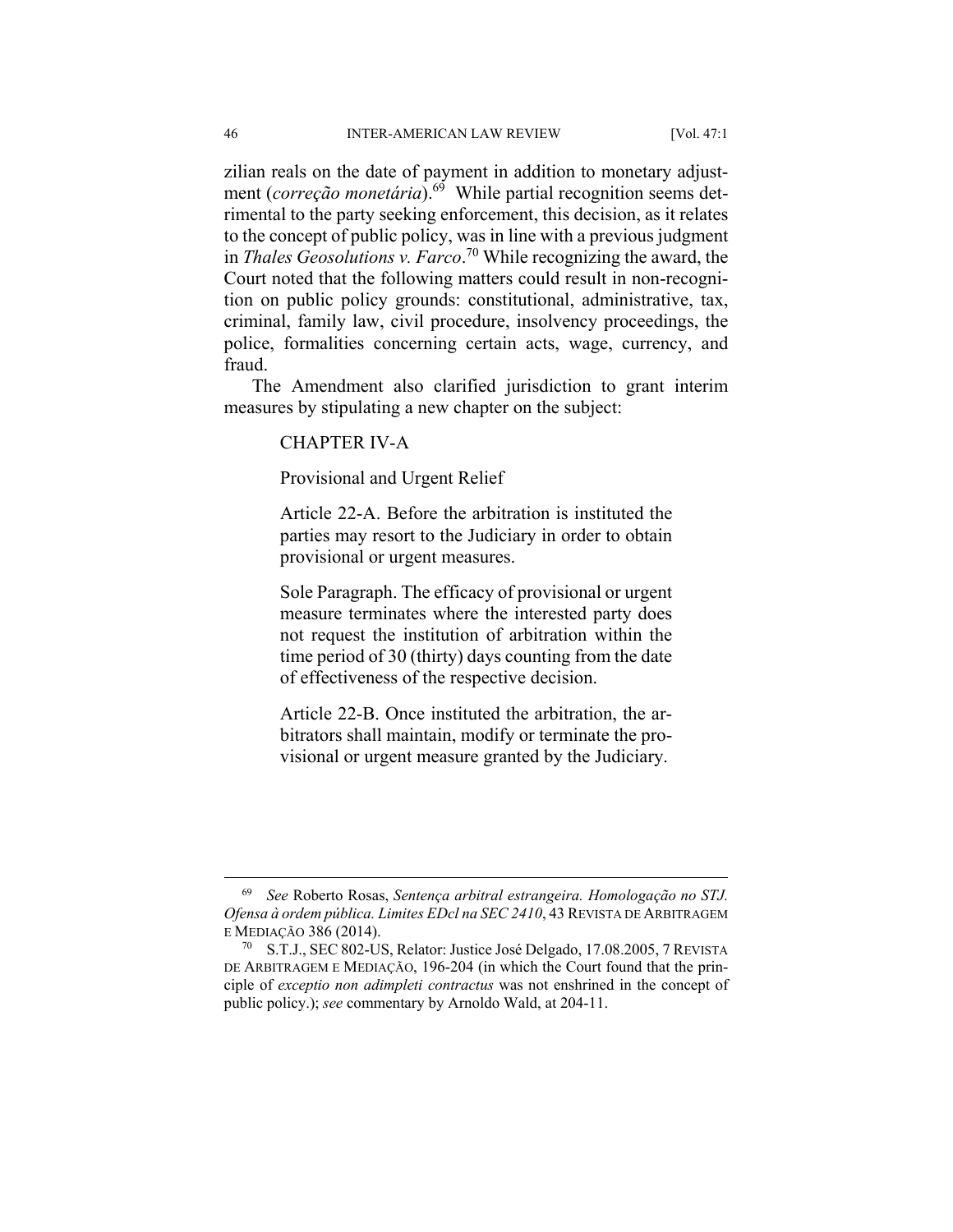Sole Paragraph. Where arbitration is already instituted, the provisional or urgent measures shall be directly requested before the arbitrators.<sup>71</sup>

Before the Amendment, Brazilian courts had already affirmed state courts' jurisdiction over provisional and urgent measures before the institution of arbitration.<sup>72</sup> However, there was still discussion regarding the status of such measures after the commencement of arbitration.73 Specifically, there was disagreement as to whether or not: (i) state courts kept jurisdiction to maintain the order they had previously issued until arbitrators ruled otherwise; (ii) state court proceedings had to be immediately terminated; and (iii) if arbitrators could modify and terminate that injunction order.

In 2012, the STJ definitively ruled upon such matters in *Itarumã v. PCBIOS*. 74 According to the Court, arbitrators possess jurisdiction to order interim measures. However, because arbitrators lack coercive powers, when a party resists compliance with such an order, they may request the courts' assistance in enforcement. In addition, the Court held that once the arbitral tribunal is constituted, state

28.06.2007, 17 REVISTA DE ARBITRAGEM E MEDIAÇÃO, 274-77.<br><sup>73</sup> In this case, the reporting Justice, whose opinion was followed by the ma-

jority of the members of the Court of Appeal of the State of São Paulo, despite having recognized the arbitral jurisdiction, noted that the provisional order should be maintained and that the suit should not be dismissed until the arbitral award was rendered. T.J.S.P., 280.034-4/3-00, 6ª Câmara de Direito Privado, Relator: Reis Kuntz, 27.02.2003, 1 REVISTA DE ARBITRAGEM E MEDIAÇÃO, 215-17; *see also* commentary by Carlos Augusto da Silveira Lobo and Rafael de Moura Rangel Ney, at 217-20.<br><sup>74</sup> S.T.J, Resp 1.297.974/RJ, Relator: Nancy Andrighi, 12.06 2012, 36

 <sup>71</sup> The original text reads as follows: "CAPÍTULO IV-A–DAS TUTELAS CAUTELARES E DE URGÊNCIA

Art. 22-A. Antes de instituída a arbitragem, as partes poderão recorrer ao Poder Judiciário para a concessão de medida cautelar ou de urgência. Parágrafo único. Cessa a eficácia da medida cautelar ou de urgência se a parte interessada não requerer a instituição da arbitragem no prazo de 30 (trinta) dias, contado da data de efetivação da respectiva decisão. Art. 22-B. Instituída a arbitragem, caberá aos árbitros manter, modificar ou revogar a medida cautelar ou de urgência concedida pelo Poder Judiciário. Parágrafo único. Estando já instituída a arbitragem, a medida cautelar ou de urgência será requerida diretamente aos árbitros." The Amendment, *supra* note 17.<br><sup>72</sup> T.J/SP., 494.408-4/6, 4<sup>ª</sup> Câmara de Direito Privado, Relator: Ênio Zuliani,

REVISTA DE ARBITRAGEM E MEDIAÇÃO, 377-84; *see* commentary by Juliana Barbosa Pechincha, at 384-90.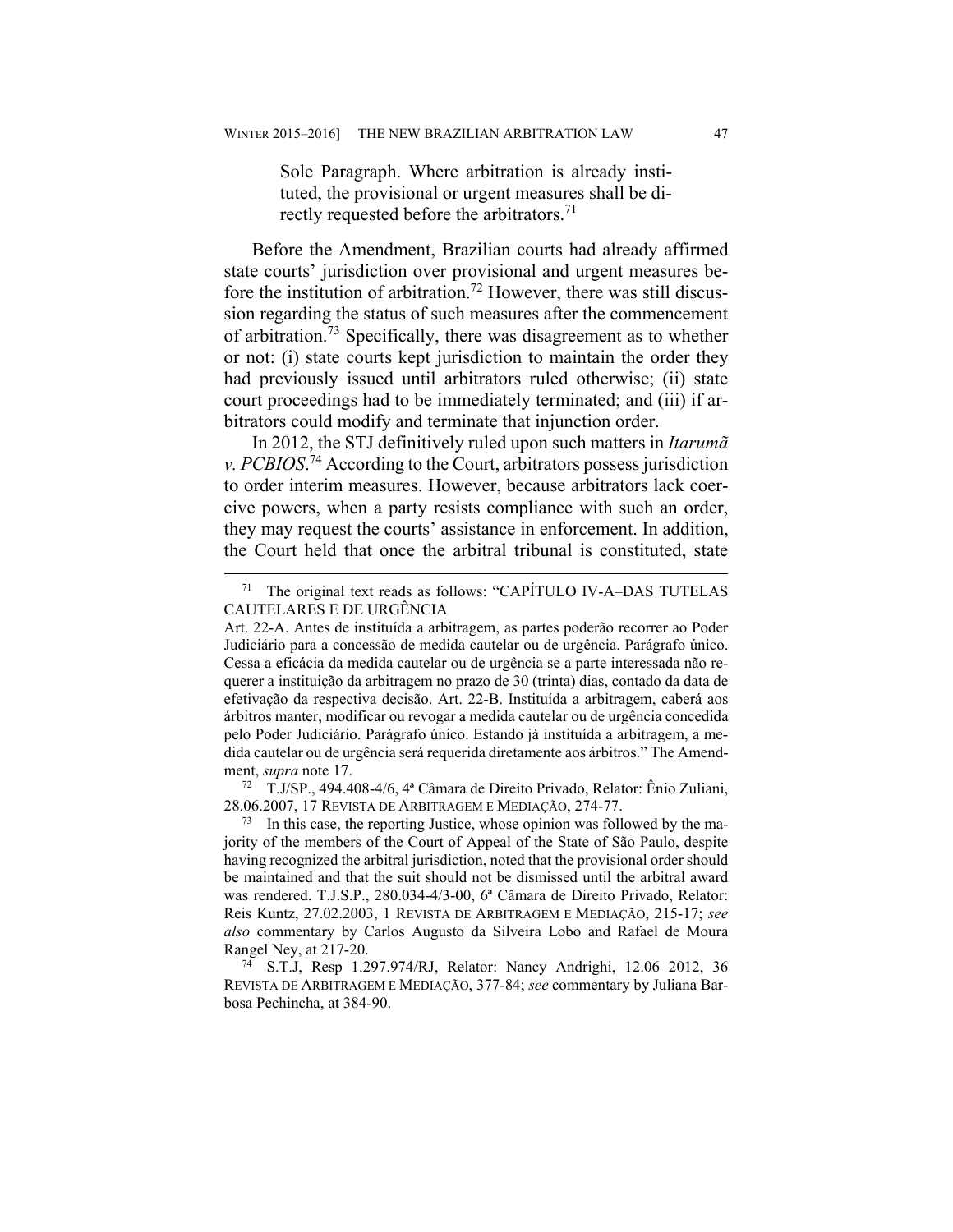courts no longer have jurisdiction to rule on the interim measure; where an interim order has already been issued by a state court, it remains in force, subject to review by the arbitral tribunal, which has the power to maintain, modify, or set aside such a court order. Of note, the Amendment has made the STJ's findings in *Itarumã*  black letter law.

#### VII. THE ARBITRAL LETTER ('CARTA ARBITRAL')

There is another new chapter that has been included in the Arbitration Act:

CHAPTER IV-B

#### THE ARBITRAL LETTER

Article 22C. The arbitrator or the arbitral tribunal may issue an arbitral letter so that the body of national State jurisdiction enforce or determine enforcement within the area of its territorial jurisdiction of an act requested by the arbitrator.

Sole Paragraph. In such enforcement shall observe confidentiality, so long as the confidentiality of the arbitration is demonstrated.75

The Arbitral Letter set out in Chapter IV-B provides for a mechanism of cooperation between arbitrators and state courts, as arbitral tribunals lack the police powers to be able to ensure that arbitral decisions are enforced. Procedural rules on the Arbitral Letter are set out in the new Code of Civil Procedure.76

 <sup>75</sup> The original text reads as follows: "CAPÍTULO IV-B–DA CARTA ARBITRAL

Art. 22-C. O árbitro ou o tribunal arbitral poderá expedir carta arbitral para que o órgão jurisdicional nacional pratique ou determine o cumprimento, na área de sua competência territorial, de ato solicitado pelo árbitro. Parágrafo único. No cumprimento da carta arbitral será observado o segredo de justiça, desde que comprovada a confidencialidade estipulada na arbitragem." The Amendment, *supra*  note 17.<br><sup>76</sup> C.P.C., Lei No. 13.105, Art. 237 §4 (Braz.).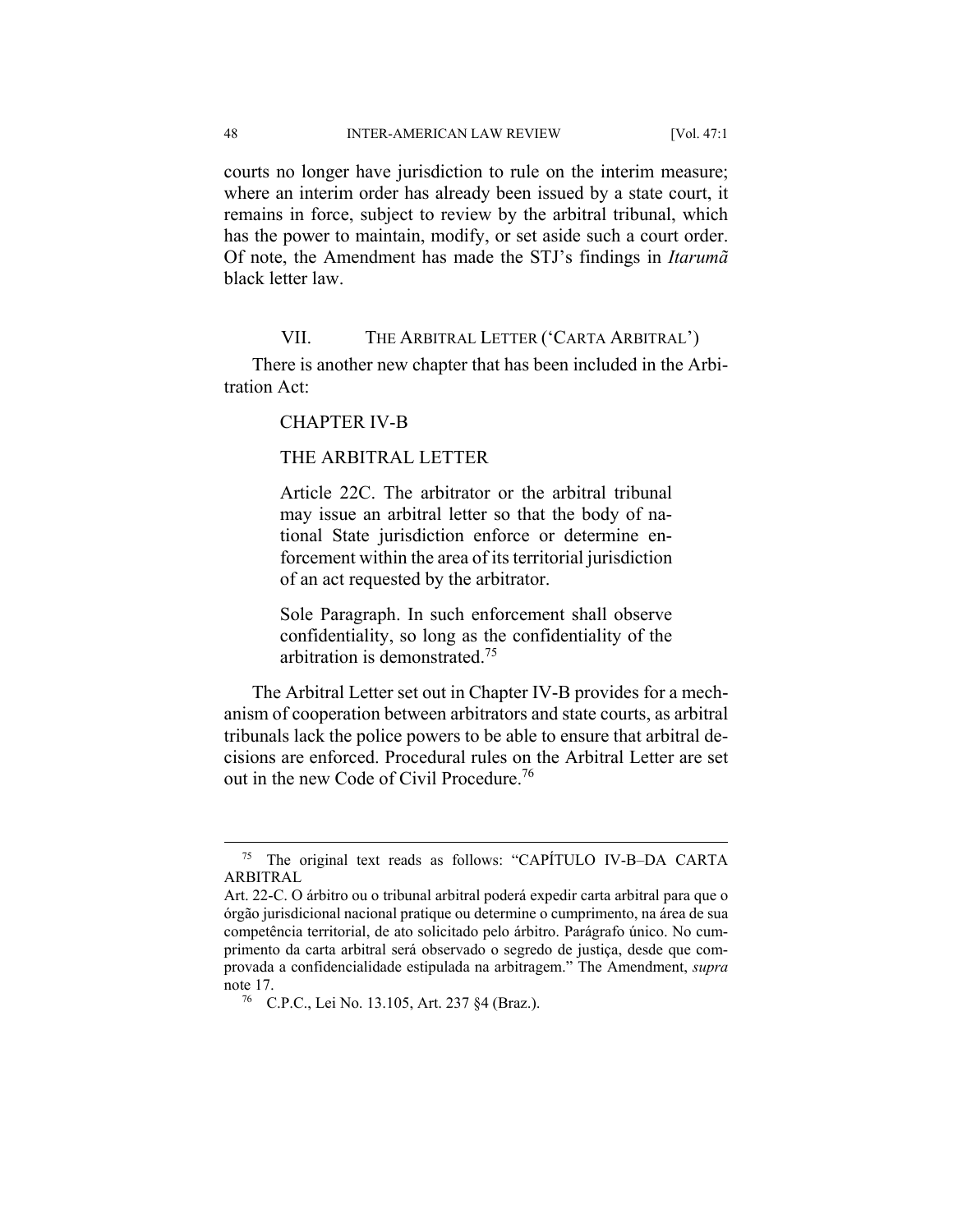#### VIII. ARBITRATION AND CORPORATE LAW

Finally, the Amendment's Law No. 6.404 of 1976 included special provisions concerning the inclusion of arbitration agreements in bylaws of Brazilian corporations. The relevant provisions read that:

> Article 136-A. The approval of the inclusion of an arbitration agreement into bylaws, with due regard to the quorum set out in Article 136, is binding upon all shareholders, while it ensured the dissenting shareholder the right of withdrawal of the corporation subject to reimbursement of the value of its shares, within the meaning of Article 45.

> Paragraph 1. The agreement will only be effective after 30 days have elapsed from registration of the proceedings of the shareholders' meeting approval.

> Paragraph 2. The right of withdrawal set out in the introductory paragraph is not applicable:

> I – where the inclusion of the arbitration agreement in the bylaws represents a condition in order for the shares to be admitted to trade in a listed segment of the Stock Exchange or over the counter market requiring diffuse shareholding control of minimum 25% of the shares of each category or class.

> II – where inclusion of the arbitration agreement concerns bylaws of a public corporation whose shares possess liquidity and are dispersed on the market, within the meaning of letters 'a' and 'b' of Subparagraph II of Article 137 of this Law.<sup>77</sup>

 <sup>77</sup> The original text reads as follows: "Art. 136-A. A aprovação da inserção de convenção de arbitragem no estatuto social, observado o quorum do art. 136, obriga a todos os acionistas, assegurado ao acionista dissidente o direito de retirarse da companhia mediante o reembolso do valor de suas ações, nos termos do art. 45. § 1o A convenção somente terá eficácia após o decurso do prazo de 30 (trinta) dias, contado da publicação da ata da assembleia geral que a aprovou. § 2o O direito de retirada previsto no caput não será aplicável: I - caso a inclusão da convenção de arbitragem no estatuto social represente condição para que os valores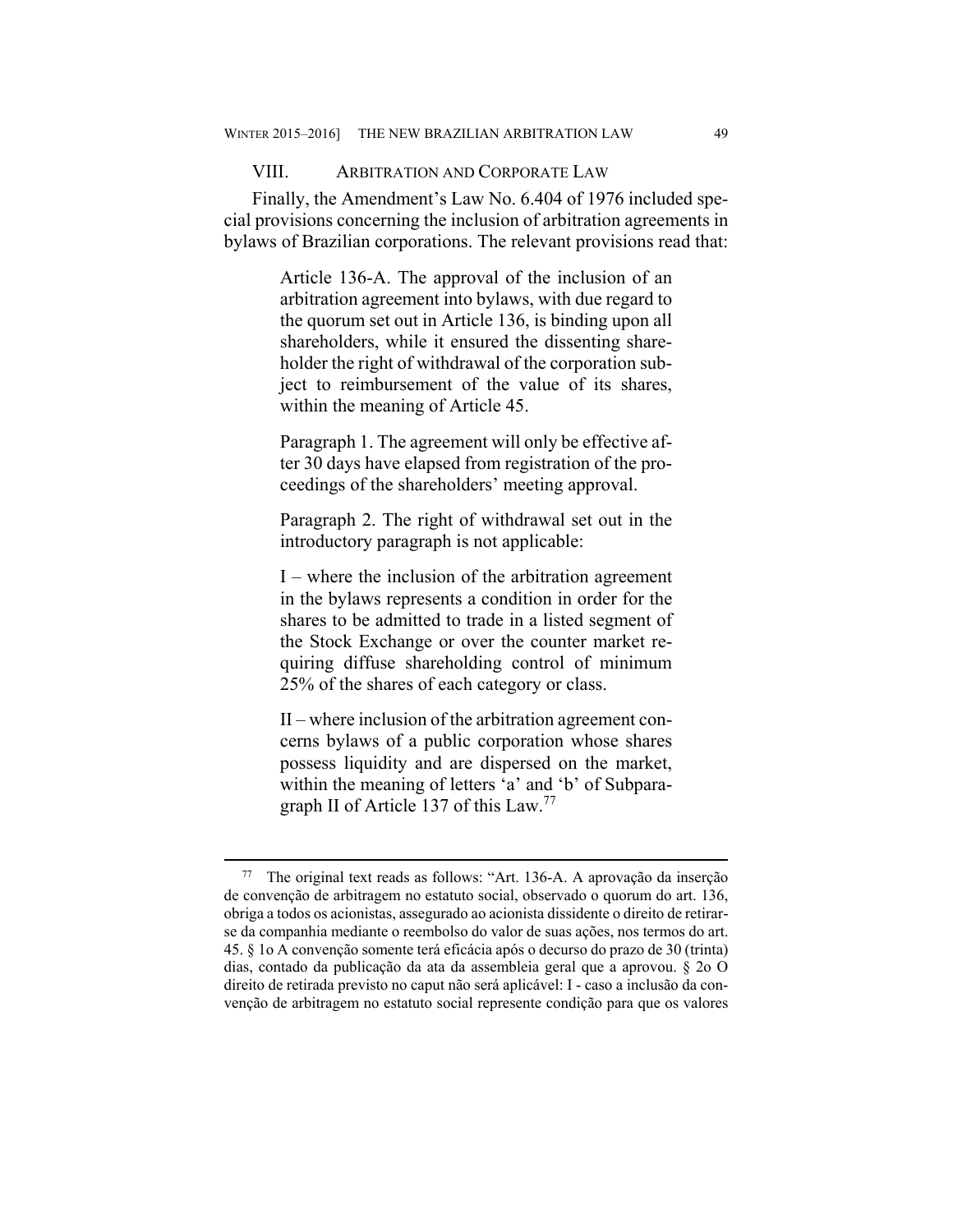The enactment of Law No. 6.404 on corporations and the creation of the Brazilian Securities Commission  $(CVM)^{78}$  in 1976 (Law No. 6.385/76) promoted the expansion of Brazilian capital markets in one phase, in addition to strengthening the rights of minority shareholders. Until 1980, only some publicly traded companies existed, and the majority shareholders considered themselves the owners of the assets of their respective companies. There was virtually no state court litigation nor arbitrations that involved corporate matters.

Corporate law disputes grew following the enactment of the Constitution in 1988 (which re-established the rule of law in Brazil), the enactment of new pieces of legislation on financial and capital markets, the entry of foreign capital into the stock exchange and private equity, joint ventures between Brazilian and foreign companies and, lastly, the privatization process in the mid-1990s. Such disputes concerned the interpretation and application of shareholders' agreements and the purchase and sale of shares. The São Paulo Stock Exchange (BM&F/BOVESPA) has become renown worldwide, and the shares of numerous Brazilian corporations are now traded in the New York Stock Exchange.

Article 109, subsection 3, of Law No. 6.404/76 (as amended by Law No. 10.303/2011) sets forth the possibility of providing for arbitration in the corporation's bylaws in order to settle disputes between the company and its shareholders, as well as majority and minority shareholders.79 The companies which participate in the New

1

mobiliários de emissão da companhia sejam admitidos à negociação em segmento de listagem de bolsa de valores ou de mercado de balcão organizado que exija dispersão acionária mínima de 25% (vinte e cinco por cento) das ações de cada espécie ou classe; II - caso a inclusão da convenção de arbitragem seja efetuada no estatuto social de companhia aberta cujas ações sejam dotadas de liquidez e dispersão no mercado, nos termos das alíneas "a" e "b" do inciso II do art. 137 desta Lei." Lei No. 6.404/76 Art. 136-A.<br><sup>78</sup> The CVM has concluded international agreements such as the Memoran-

dum of Understanding signed with the U.S. Security Exchange Commission [SEC] on July 1, 1988, by David S. Ruder, SEC Chairman, and Arnoldo Wald, CVM Chairman. *Memorandum of Understanding: United States Securities and Exchange Commission and Commsão de Valores Mobiliários*, SECURITIES AND EXCHANGE COMMISSION OF BRAZIL, (July 1, 1988), *available at* http://www.cvm.gov.br/export/sites/cvm/menu/internacional/acordos/anexos/ussec-in.pdf.<br><sup>79</sup> Lei No. 6.404/76 Art. 109 §3.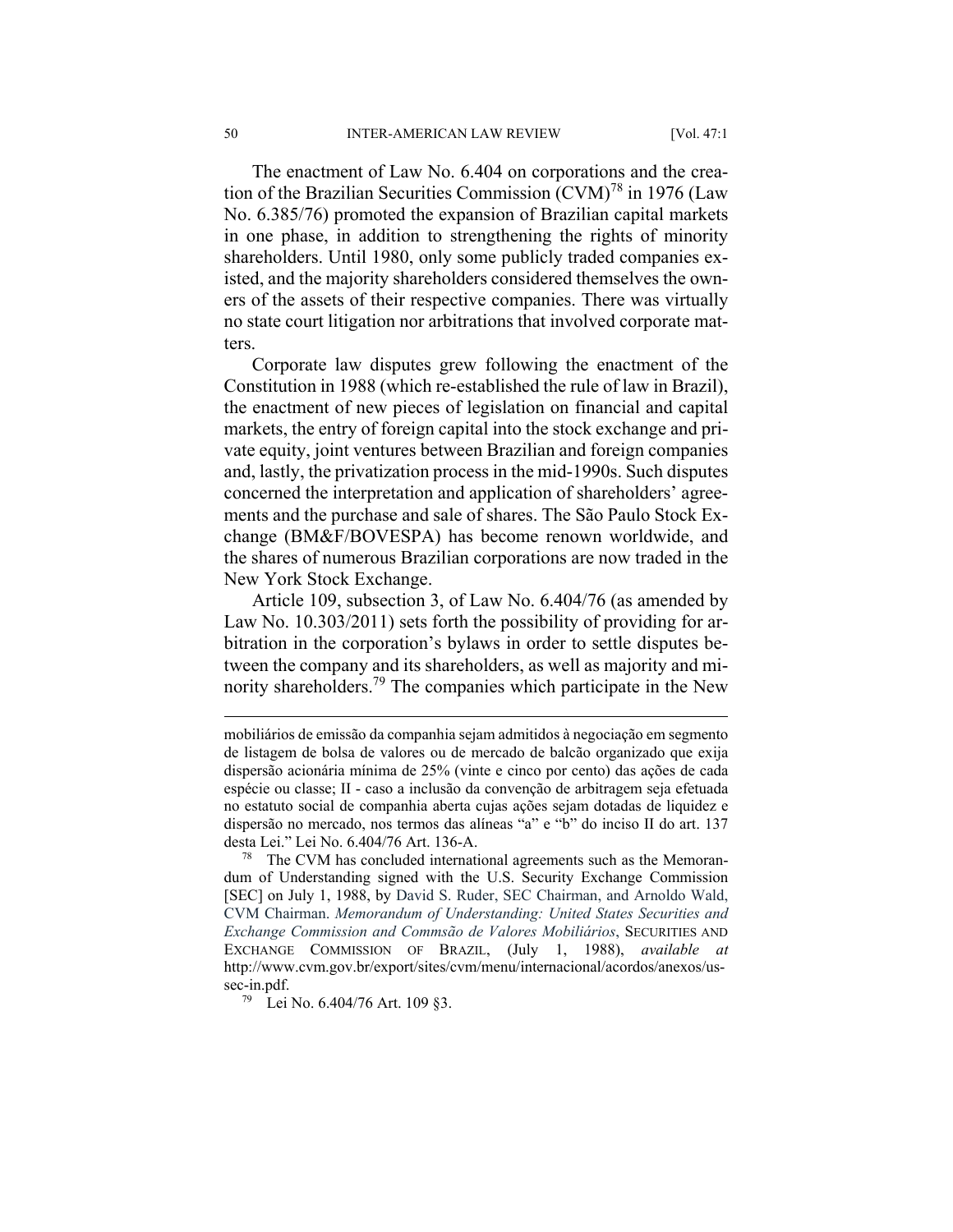Market ("Novo Mercado") of BOVESPA are subject to the New Market Rules, which provide for arbitration in broader terms than Article 109, subsection 3, expressly stating that the company's senior managers and fiscal council members are also subject to arbitration in order to settle disputes concerning listing and sanctions regulations, as well as listing agreements. $80$ 

The Amendment also adopted, in principle, the majority vote rule that generally applies to disperse shareholding control, e.g. public companies.<sup>81</sup> However, the right of withdrawal of dissenting shareholders exists in corporations whose shares are not publicly traded and do not participate in certain listing segments of the Stock Exchange.

The Amendment did not address the question of party representation in arbitration involving disputes between controlling and minority shareholders in companies with widely traded stock. One solution to this problem could be the creation of a trust. The trustee would represent the minority interests, giving them the right to sue, be sued, appoint lawyers, and receive summons. Another possible solution could be the presumption adopted by German law, which provides that this type of dispute constitutes a multiparty arbitration, which should be carefully regulated in the arbitration agreement.<sup>82</sup> Alternatively, it is possible to think of the use of class action, which is accepted in Brazilian law in the case of capital markets fraud (Law No. 7.913/89).

In addition, the effects of an arbitral decision upon third parties concerning the annulment of shareholders' general meetings and their resolutions has also caused concern in Brazil. Such parties are not subject to the arbitration clause contained in the company's by-

 <sup>80</sup> NOVO MERCADO LISTING RULES, Art. 13.1 (2008), *available at* http://www.bmfbovespa.com.br/en-us/markets/download/regulamento.pdf. 81 *See* Pedro Batista Martins, *A arbitrabilidade subjetiva e a imperatividade* 

*dos direitos societários como pretenso fator impeditivo para a adoção da arbitragem nas sociedades anônimas*, *in* A EVOLUÇÃO DO DIREITO NO SÉCULO XXI: ESTUDOS EM HOMENAGEM AO PROF. ARNOLDO WALD 445-63 (Coimbra, Diogo Leite de Campos, Gilmar Ferreira Mendes, Ives Gandra da Silva Martins eds. 2007). 82 Hilmar Raeschke-Kessler, *Objective Arbitrability of Corporate Disputes:* 

*The German Perspective*, 3 EUROPEAN BUSINESS ORGANIZATION LAW REVIEW 2002, at 553-67.